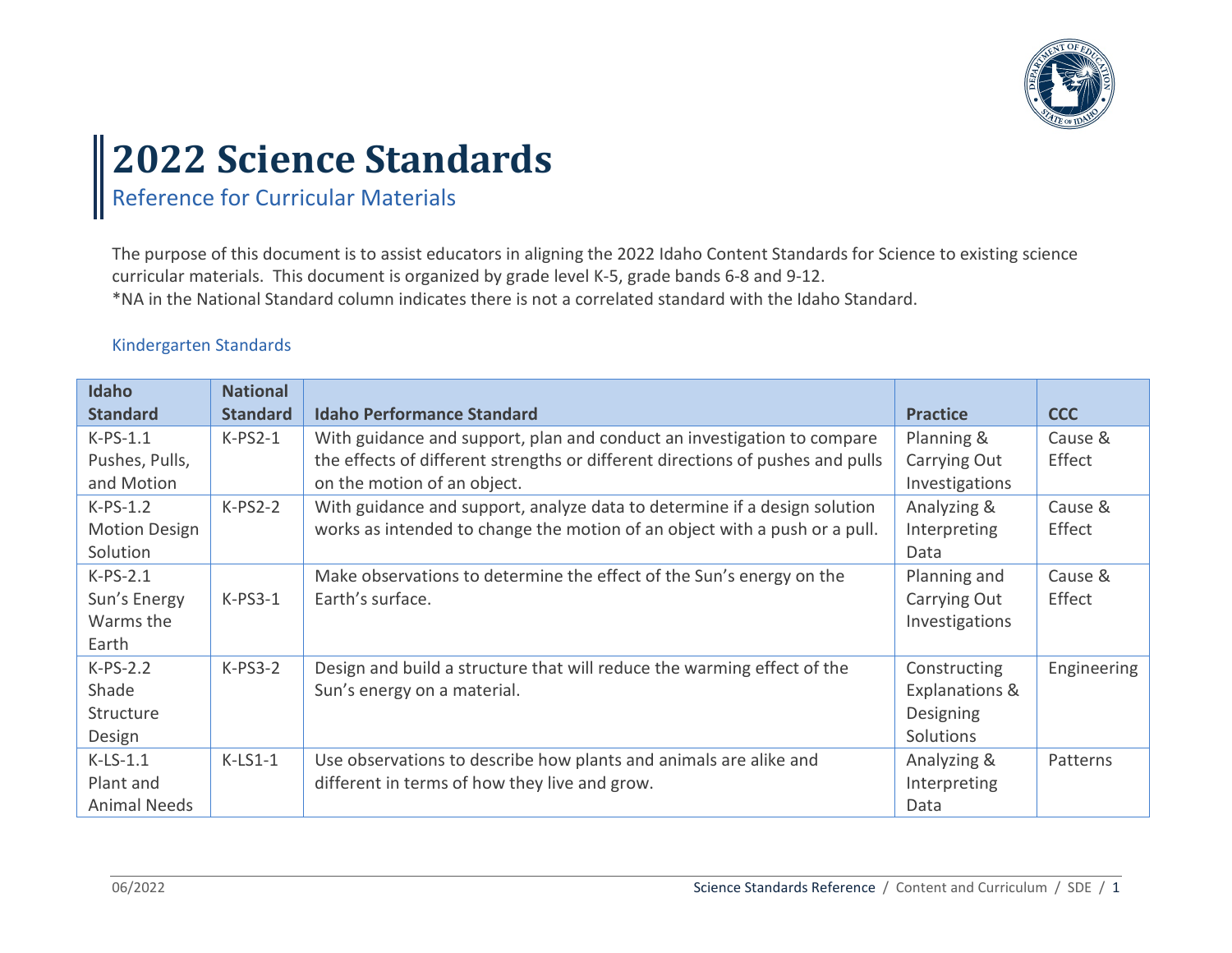| <b>Idaho</b><br><b>Standard</b> | <b>National</b><br><b>Standard</b> | <b>Idaho Performance Standard</b>                                        | <b>Practice</b>     | <b>CCC</b> |
|---------------------------------|------------------------------------|--------------------------------------------------------------------------|---------------------|------------|
|                                 |                                    |                                                                          |                     |            |
| $K-ESS-1.1$                     | $K-ESS2-1$                         | Use and share observations of local weather conditions to describe       | Analyzing &         | Patterns   |
| Weather                         |                                    | variations in patterns throughout the year.                              | Interpreting        |            |
| Patterns                        |                                    |                                                                          | Data                |            |
|                                 |                                    |                                                                          |                     |            |
| $K-ESS-1.2$                     | $K-ESS2-2$                         | With guidance and support, use evidence to construct an explanation of   | Engaging in         | Systems    |
| Environmental                   |                                    | how plants and animals interact with their environment to meet their     | Argument from       | and System |
| Interactions                    |                                    | needs.                                                                   | Evidence            | Models     |
| $K-ESS-2.1$                     | $K-ESS3-1$                         | Use a model to represent the relationship between the needs of different | Developing and      | Systems    |
| Environmental                   |                                    | plants and animals and the places they live.                             | <b>Using Models</b> | and System |
| Relationships                   |                                    |                                                                          |                     | Models     |
| $K-ESS-2.2$                     | $K-ESS3-2$                         | Ask questions to obtain information about the purpose of weather         | Asking Qs,          | Cause and  |
| Forecasting                     |                                    | forecasting to prepare for, and respond to, severe weather.              | <b>Defining</b>     | Effect     |
| Severe                          |                                    |                                                                          | Problems            |            |
| Weather                         |                                    |                                                                          |                     |            |
| $K-ESS-2.3$                     | $K-ESS3-3$                         | Communicate ideas that would enable humans to interact in a beneficial   | Obtaining,          | Cause and  |
| Environmental                   |                                    | way with the land, water, air, and/or other living things in the local   | Evaluating, and     | Effect     |
| Solutions                       |                                    | environment.                                                             | Communicating       |            |
|                                 |                                    |                                                                          | Information         |            |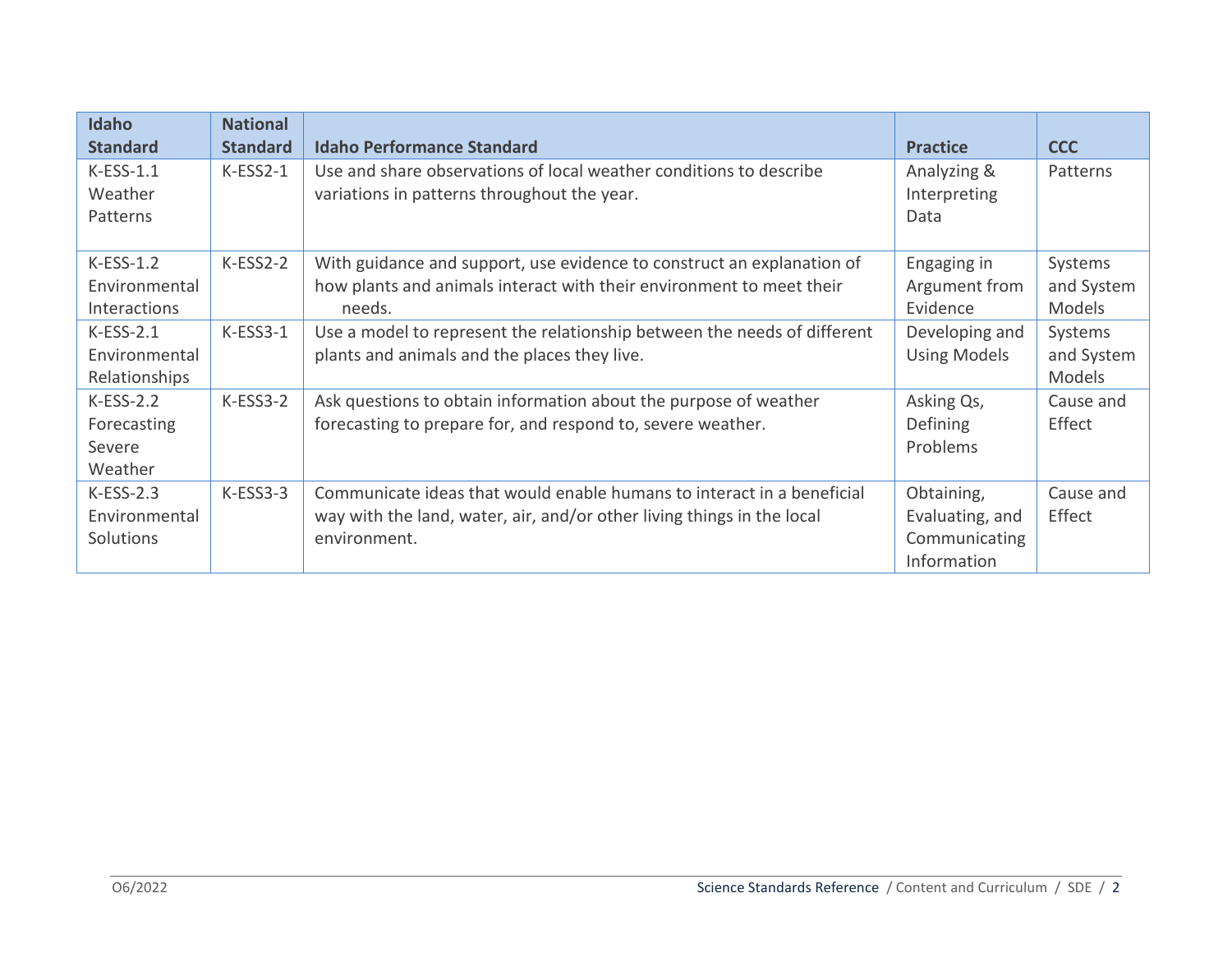## First Grade Standards

| <b>Idaho Standard</b> | <b>National</b><br><b>Standard</b> | <b>Idaho Performance Standard</b>                               | <b>Practice</b>     | <b>CCC</b>          |
|-----------------------|------------------------------------|-----------------------------------------------------------------|---------------------|---------------------|
| $1-PS-1.1$            | $1-PS4-1$                          |                                                                 |                     |                     |
| Sound &               |                                    | With guidance and support, plan and conduct investigations to   | Planning and        | Cause and<br>Effect |
|                       |                                    | provide evidence that vibrating materials can make sound and    | Carrying Out        |                     |
| Vibrating             |                                    | that sound can make materials vibrate.                          | Investigations      |                     |
| Materials             |                                    |                                                                 |                     |                     |
| $1-PS-1.2$            | $1-PS4-2$                          | With guidance and support, make observations to construct an    | Constructing        | Cause and           |
| Illumination and      |                                    | evidence-based explanation that objects in darkness can be seen | Explanation,        | Effect              |
| <b>Darkness</b>       |                                    | only when illuminated.                                          | Designing           |                     |
|                       |                                    |                                                                 | Solutions           |                     |
| $1-PS-1.3$            | $1-PS4-3$                          | With guidance and support, plan and conduct investigations to   | Planning and        | Cause and           |
| Light and             |                                    | determine the effect of placing materials in the path of a beam | <b>Carrying Out</b> | Effect              |
| Materials             |                                    | of light.                                                       | Investigations      |                     |
| $1-PS-1.4$            | $1-PS4-4$                          | Design and build a device that uses light or sound to           | Constructing        | Engineering         |
| Communication         |                                    | communicate over a distance.                                    | Explanation,        |                     |
| Device Design         |                                    |                                                                 | Designing           |                     |
|                       |                                    |                                                                 | Solutions           |                     |
| $1 - LS - 1.1$        | $1-LS1-1$                          | Design and build a solution to a human problem by mimicking     | Constructing        | Structure and       |
| Biomimicry            |                                    | how plants and/or animals use their external parts to help them | Explanation,        | Function            |
| Design Solution       |                                    | survive, grow, and meet their needs.                            | Designing           |                     |
|                       |                                    |                                                                 | Solutions           |                     |
| $1-LS-1.2$            | $1-LS1-2$                          | Obtain information to identify patterns of behavior in parents  | Obtaining,          | Patterns            |
| Behavior -            |                                    | and offspring that help offspring survive.                      | Evaluating,         |                     |
| Parents and           |                                    |                                                                 | Communicate         |                     |
| Offspring             |                                    |                                                                 | Information         |                     |
| $1-LS-1.3$            | <b>NA</b>                          | Use classification supported by evidence to differentiate       | Analyzing &         | Patterns            |
| Living vs Non-        |                                    | between living and non-living items.                            | Interpreting        |                     |
| living                |                                    |                                                                 | Data                |                     |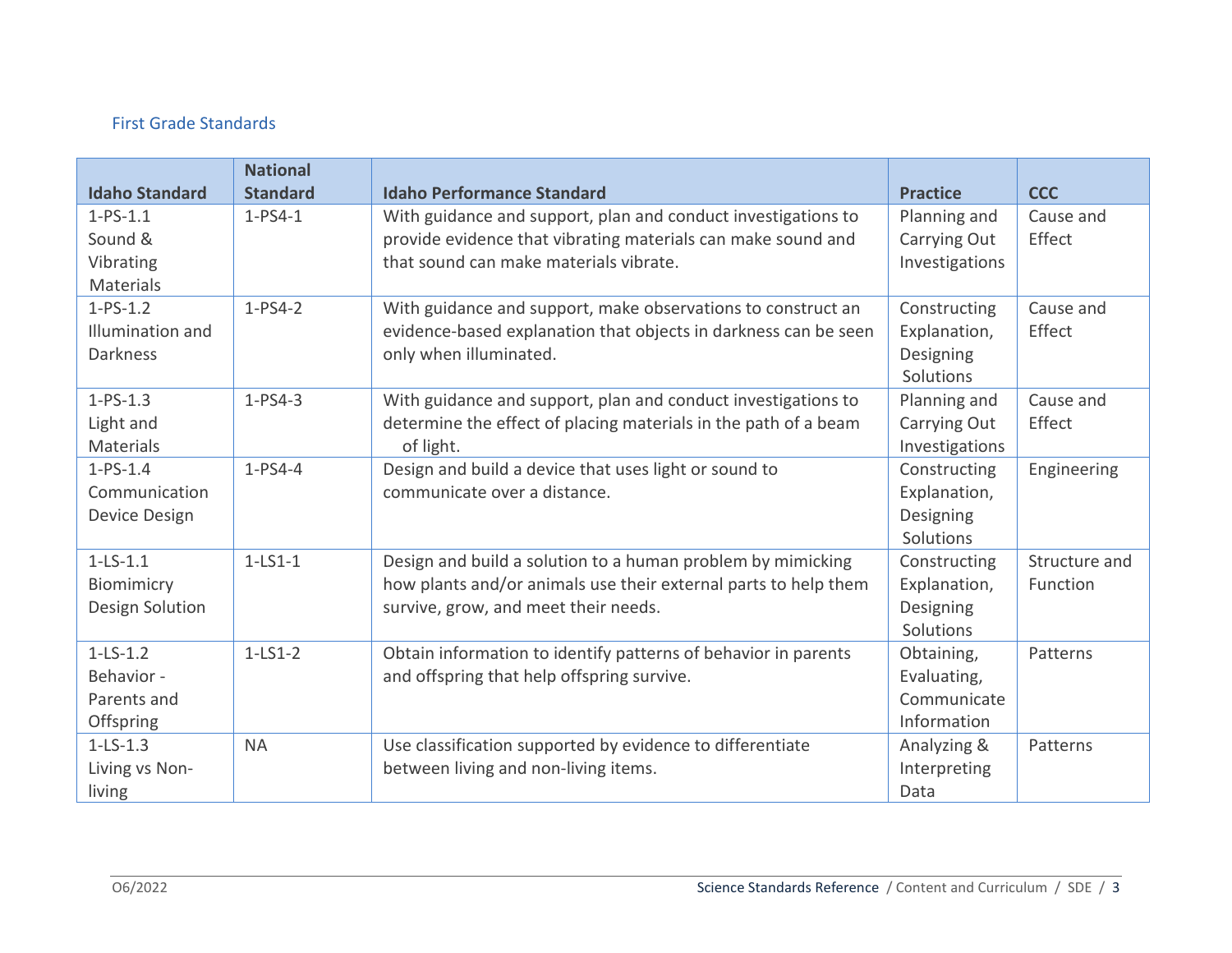|                       | <b>National</b> |                                                                     |                 |            |
|-----------------------|-----------------|---------------------------------------------------------------------|-----------------|------------|
| <b>Idaho Standard</b> | <b>Standard</b> | <b>Idaho Performance Standard</b>                                   | <b>Practice</b> | <b>CCC</b> |
| $1 - LS - 2.1$        | $1-LS3-1$       | Make observations to construct an evidence-based explanation        | Constructing    | Patterns   |
| Parents &             |                 | that offspring are similar to, but not identical to, their parents. | Explanation,    |            |
| Offspring             |                 |                                                                     | Designing       |            |
|                       |                 |                                                                     | Solutions       |            |
| $1-ESS-1.1$           | $1-ESS1-1$      | Use observations of the Sun, Moon, and stars to describe            | Analyzing and   | Patterns   |
| Sun, Moon, and        |                 | patterns that can be predicted.                                     | Interpreting    |            |
| <b>Star Patterns</b>  |                 |                                                                     | Data            |            |
| $1-ESS-1.2$           | $1-ESS1-2$      | Make observations at different times of year to relate the          | Planning and    | Patterns   |
| Seasonal Sunlight     |                 | amount of daylight to the time of year.                             | Carrying Out    |            |
|                       |                 |                                                                     | Investigations  |            |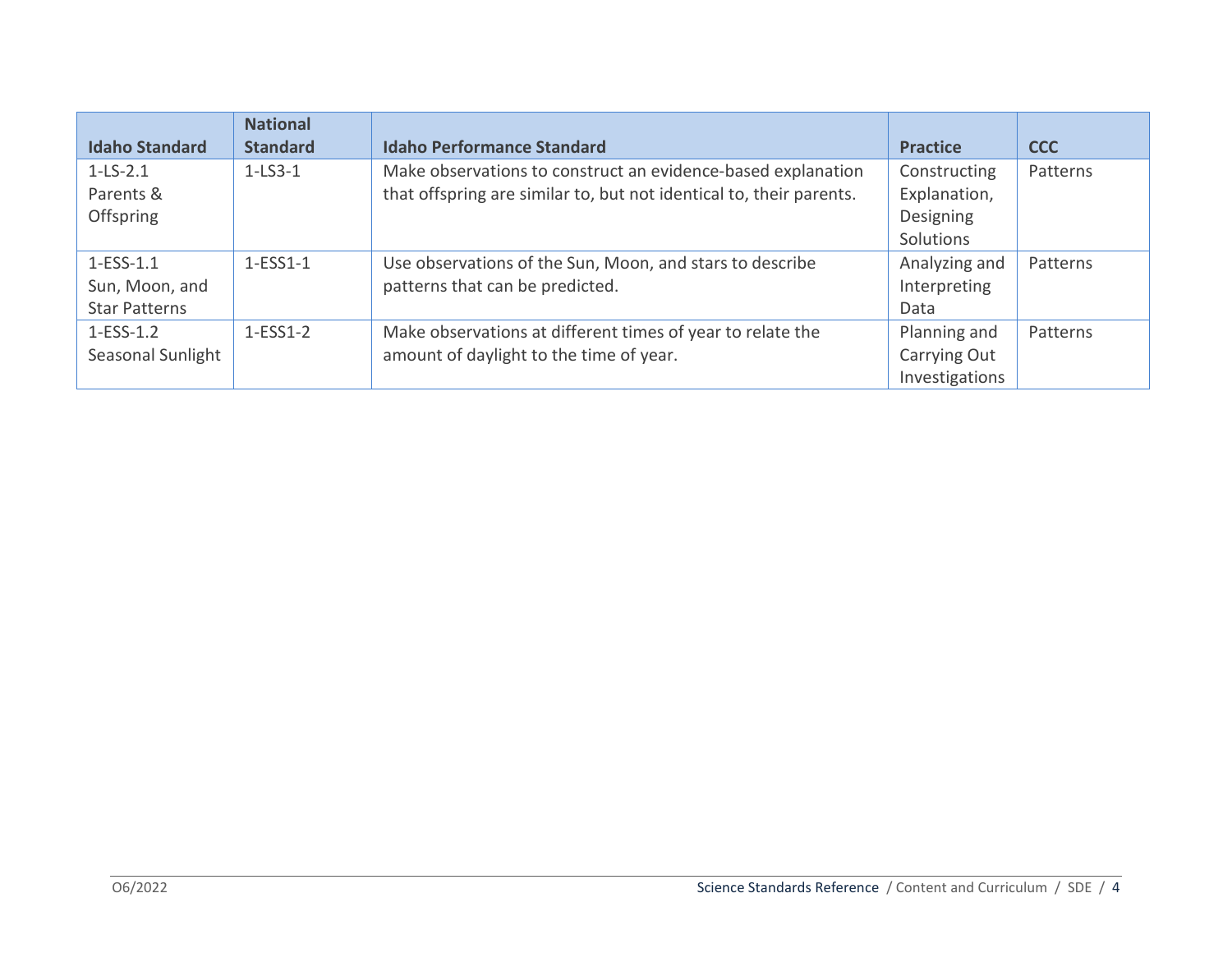## Second Grade Standards

| Idaho            | <b>National</b> |                                                                               |                     |            |
|------------------|-----------------|-------------------------------------------------------------------------------|---------------------|------------|
| <b>Standard</b>  | <b>Standard</b> | <b>Idaho Performance Standard</b>                                             | <b>Practice</b>     | <b>CCC</b> |
| $2-PS-1.1$       | $2-PS1-1$       | Plan and conduct an investigation to describe and classify different kinds of | Planning and        | Patterns   |
| Material         |                 | materials by their observable properties.                                     | Carrying Out        |            |
| Properties       |                 |                                                                               | Investigations      |            |
| $2-PS-1.2$       | $2-PS1-2$       | Analyze data obtained from testing different materials to determine which     | Analyzing and       | Cause      |
| <b>Materials</b> |                 | materials have the properties that are best suited for an intended purpose.   | Interpreting        | and        |
| <b>Testing</b>   |                 |                                                                               | Data                | Effect     |
| $2-PS-1.3$       | $2-PS1-3$       | Make observations to construct an evidence-based argument that objects,       | Constructing        | Energy     |
| Objects and      |                 | when disassembled, may be used to create new objects using the same set of    | Explanations        | and        |
| Pieces           |                 | components.                                                                   | and Designing       | Matter     |
|                  |                 |                                                                               | Solutions           |            |
| $2-PS-1.4$       | $2-PS1-4$       | Construct an argument with evidence that some changes caused by heating       | Engaging in         | Cause      |
| Reversible       |                 | or cooling can be reversed and some cannot.                                   | Argument from       | and        |
| &                |                 |                                                                               | Evidence            | Effect     |
| Irreversible     |                 |                                                                               |                     |            |
| Changes          |                 |                                                                               |                     |            |
| $2-LS-1.1$       | $2 - LS2 - 1$   | Plan and conduct an investigation to determine the impact of light and water  | Planning and        | Cause      |
| Plant            |                 | on the growth of plants.                                                      | Carrying Out        | and        |
| <b>Needs</b>     |                 |                                                                               | Investigations      | Effect     |
| $2-LS-1.2$       | $2-LS2-2$       | Develop a model that demonstrates how plants depend on animals for            | Developing and      | Structure  |
| Seeds &          |                 | pollination or the dispersal of seeds.                                        | <b>Using Models</b> | and        |
| Pollination      |                 |                                                                               |                     | Function   |
| $2-LS-2.1$       | $2 - LS4 - 1$   | Make observations of plants and animals to compare the diversity of life in   | Planning and        | Patterns   |
| Habitats         |                 | different habitats.                                                           | Carrying Out        |            |
| and              |                 |                                                                               | Investigations      |            |
| Biodiversity     |                 |                                                                               |                     |            |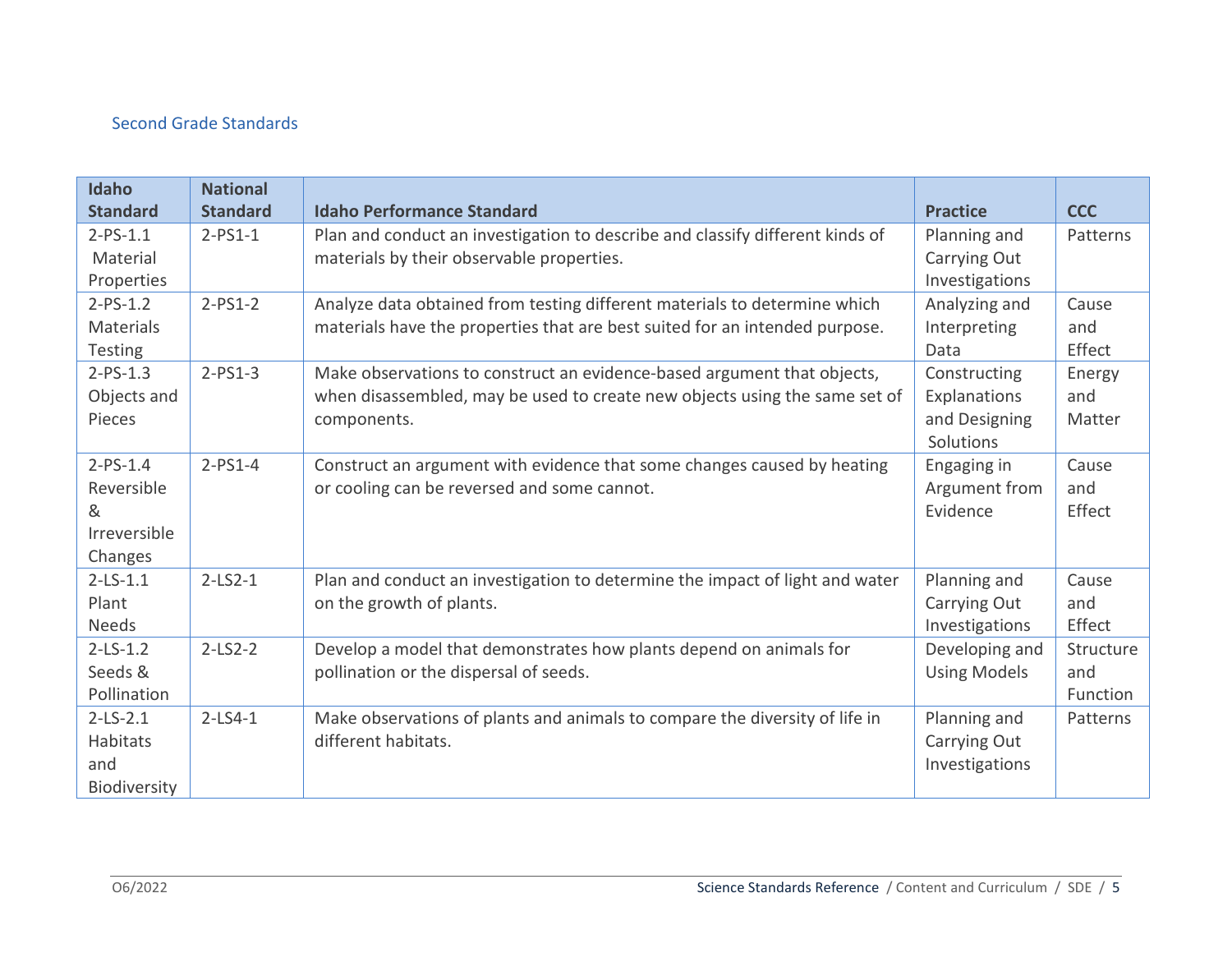| Idaho           | <b>National</b> |                                                                              |                     |            |
|-----------------|-----------------|------------------------------------------------------------------------------|---------------------|------------|
| <b>Standard</b> | <b>Standard</b> | <b>Idaho Performance Standard</b>                                            | <b>Practice</b>     | <b>CCC</b> |
| $2-ESS-1.1$     | $2-ESS1-1$      | Use information from several sources to provide evidence that Earth events   | Constructing        | Stability  |
| Earth           |                 | can occur quickly or slowly.                                                 | Explanations,       | and        |
| Events          |                 |                                                                              | Designing           | Change     |
|                 |                 |                                                                              | Solutions           |            |
| $2-ESS-2.1$     | $2-ESS2-1$      | Compare multiple solutions designed to slow or prevent wind or water from    | Constructing        | Stability  |
| Erosion         |                 | changing the shape of the land.                                              | Explanations,       | and        |
| Design          |                 |                                                                              | Designing           | Change     |
| Solution        |                 |                                                                              | Solutions           |            |
| $2-ESS-2.2$     | $2-ESS2-2$      | Develop a model to represent the shapes and kinds of land and bodies of      | Developing and      | Patterns   |
| Mapping         |                 | water in an area.                                                            | <b>Using Models</b> |            |
| Land &          |                 |                                                                              |                     |            |
| Water           |                 |                                                                              |                     |            |
| $2-ESS-2.3$     | $2-ESS2-3$      | Obtain information to identify where water is found on Earth and that it can | Obtaining, &        | Patterns   |
| Water on        |                 | be solid or liquid.                                                          | Communicating       |            |
| Earth           |                 |                                                                              | Information         |            |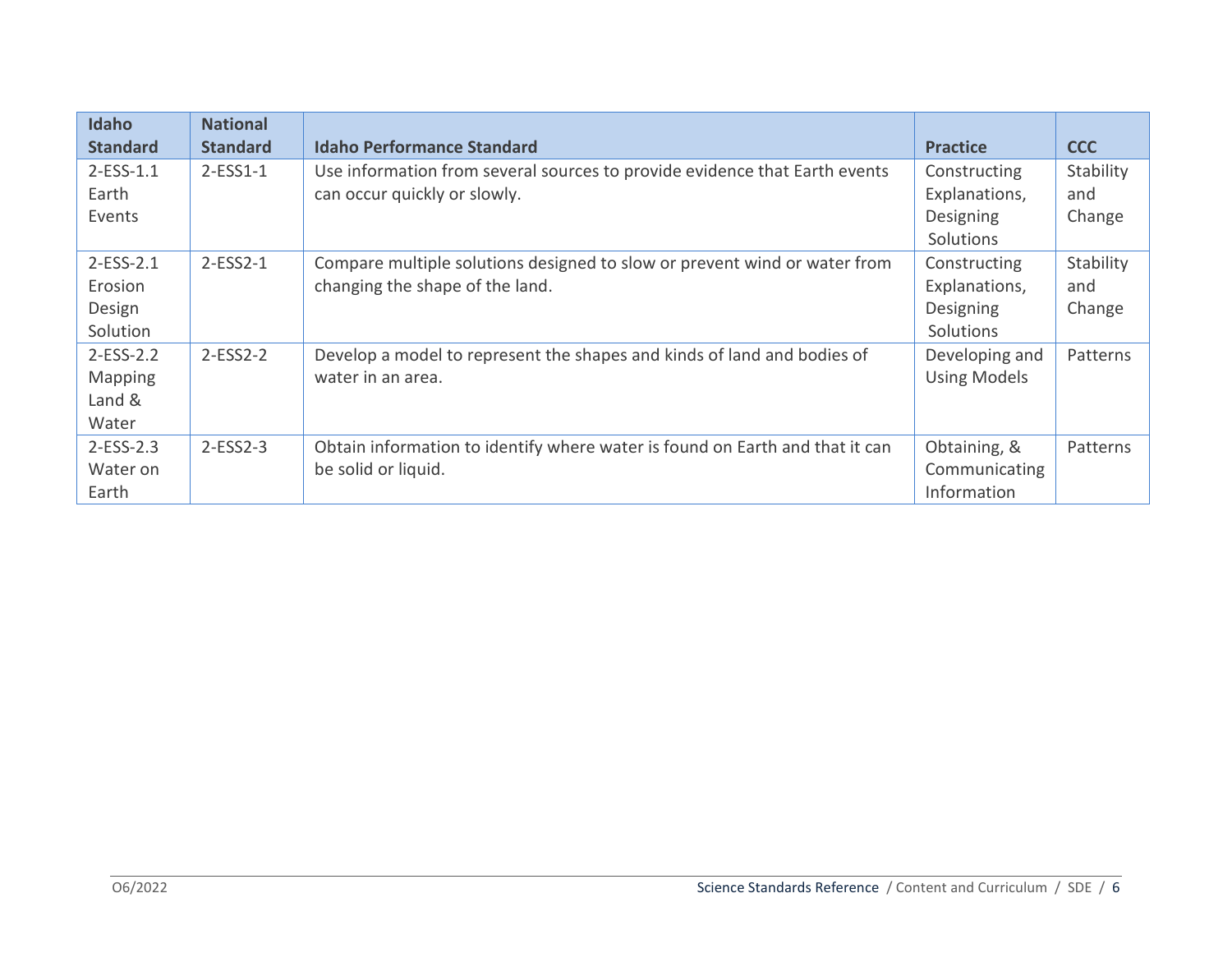## Third Grade Standards

| Idaho                | <b>National</b> |                                                                              |                 |             |
|----------------------|-----------------|------------------------------------------------------------------------------|-----------------|-------------|
| <b>Standard</b>      | <b>Standard</b> | <b>Idaho Performance Standard</b>                                            | <b>Practice</b> | <b>CCC</b>  |
| $3-PS-1.1$           | $3-PS2-1$       | Plan and conduct an investigation to provide evidence of the effects of      | Planning and    | Cause and   |
| <b>Balanced and</b>  |                 | balanced and unbalanced forces on the motion of an object.                   | Carrying Out    | Effect      |
| Unbalanced           |                 |                                                                              | Investigations  |             |
| Forces               |                 |                                                                              |                 |             |
| $3-PS-1.2$           | $3-PS2-2$       | Make observations and/or measurements of an object's motion to provide       | Planning and    | Patterns    |
| Predicting           |                 | evidence that a pattern can be used to predict future motion.                | Carrying Out    |             |
| <b>Future Motion</b> |                 |                                                                              | Investigations  |             |
| $3-PS-1.3$           | $3-PS2-3$       | Ask questions to determine cause and effect relationships of static          | Asking          | Cause and   |
| Electric &           |                 | electricity or magnetic interactions between two objects not in contact      | Questions and   | Effect      |
| Magnetic             |                 | with each other.                                                             | Defining        |             |
| Forces               |                 |                                                                              | Problems        |             |
| $3-PS-1.4$           | $3-PS2-4$       | Define a problem that can be solved by applying scientific ideas about       | Asking          | Engineering |
| Magnetic             |                 | magnets.                                                                     | Questions and   |             |
| Design               |                 |                                                                              | Defining        |             |
| Solution             |                 |                                                                              | Problems        |             |
| $3-LS-1.1$           | $3-LS1-1$       | Develop models to demonstrate that living things, although they have         | Developing and  | Patterns    |
| Life Cycles          |                 | unique and diverse life cycles, all have birth, growth, reproduction, and    | using models    |             |
|                      |                 | death in common.                                                             |                 |             |
| $3-LS-2.1$           | $3-LS2-1$       | Construct an argument that some animals form groups that help members        | Engaging in     | Cause and   |
| Animal               |                 | survive.                                                                     | Argument from   | Effect      |
| Groups               |                 |                                                                              | Evidence        |             |
| $3-LS-3.1$           | $3 - LS3 - 1$   | Analyze and interpret data to provide evidence that plants and animals       | Analyzing and   | Patterns    |
| Inheritance &        |                 | have traits inherited from parents and that variation of these traits exists | Interpreting    |             |
| Variation of         |                 | in a group of similar organisms.                                             | Data            |             |
| Traits               |                 |                                                                              |                 |             |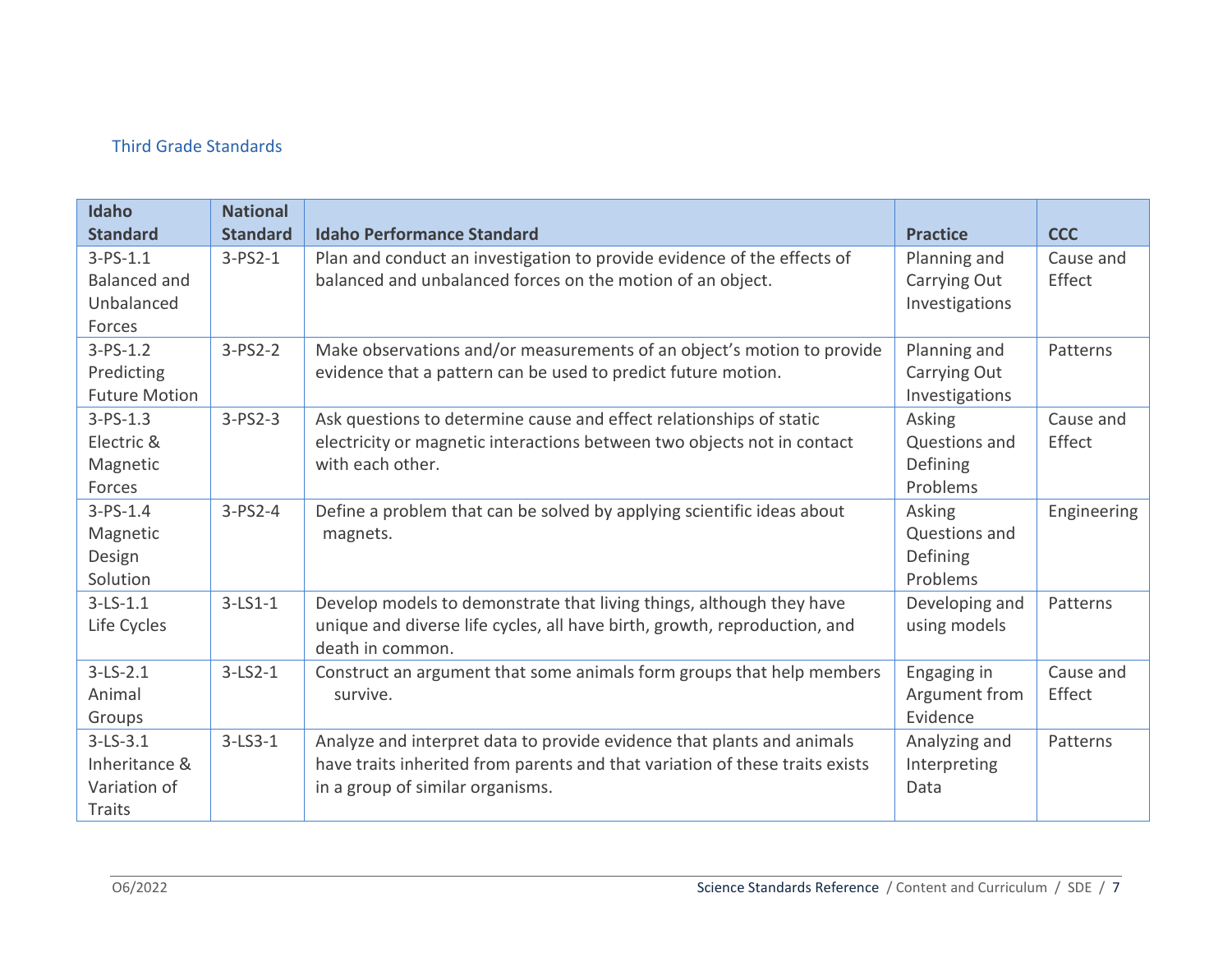| <b>Idaho</b>    | <b>National</b> |                                                                             |                 |            |
|-----------------|-----------------|-----------------------------------------------------------------------------|-----------------|------------|
| <b>Standard</b> | <b>Standard</b> | <b>Idaho Performance Standard</b>                                           | <b>Practice</b> | <b>CCC</b> |
| $3-LS-3.2$      | $3-LS3-2$       | Use evidence to support the explanation that traits can be influenced by    | Constructing    | Cause and  |
| Environmental   |                 | the environment.                                                            | Explanations    | Effect     |
| Influence on    |                 |                                                                             | and Designing   |            |
| <b>Traits</b>   |                 |                                                                             | Solutions       |            |
| $3-LS-3.3$      | $3-LS4-3$       | Construct an argument with evidence that in a particular habitat some       | Engaging in     | Cause and  |
| Adaptations     |                 | organisms can survive well, some survive less well, and some cannot         | Argument from   | Effect     |
| and Survival    |                 | survive at all.                                                             | Evidence        |            |
| $3 - ESS - 1.1$ | $3-ESS2-1$      | Represent data in tables and graphical displays to describe typical weather | Analyzing and   | Patterns   |
| Seasonal        |                 | conditions expected during a particular season.                             | Interpreting    |            |
| Weather         |                 |                                                                             | Data            |            |
| Conditions      |                 |                                                                             |                 |            |
| $3 - ESS - 1.2$ | $3-ESS2-2$      | Obtain and combine information to describe climates in different regions    | Obtaining,      | Patterns   |
| World           |                 | of the world.                                                               | Evaluating, and |            |
| Climates        |                 |                                                                             | Communicating   |            |
|                 |                 |                                                                             | Information     |            |
| 3-ESS-2.1       | $3-ESS3-1$      | Make a claim about the merit of a design solution that reduces the          | Engaging in     | Cause and  |
| Weather-        |                 | impacts of a weather-related hazard.                                        | Argument from   | Effect     |
| Related         |                 |                                                                             | Evidence        |            |
| Hazard          |                 |                                                                             |                 |            |
| Solution        |                 |                                                                             |                 |            |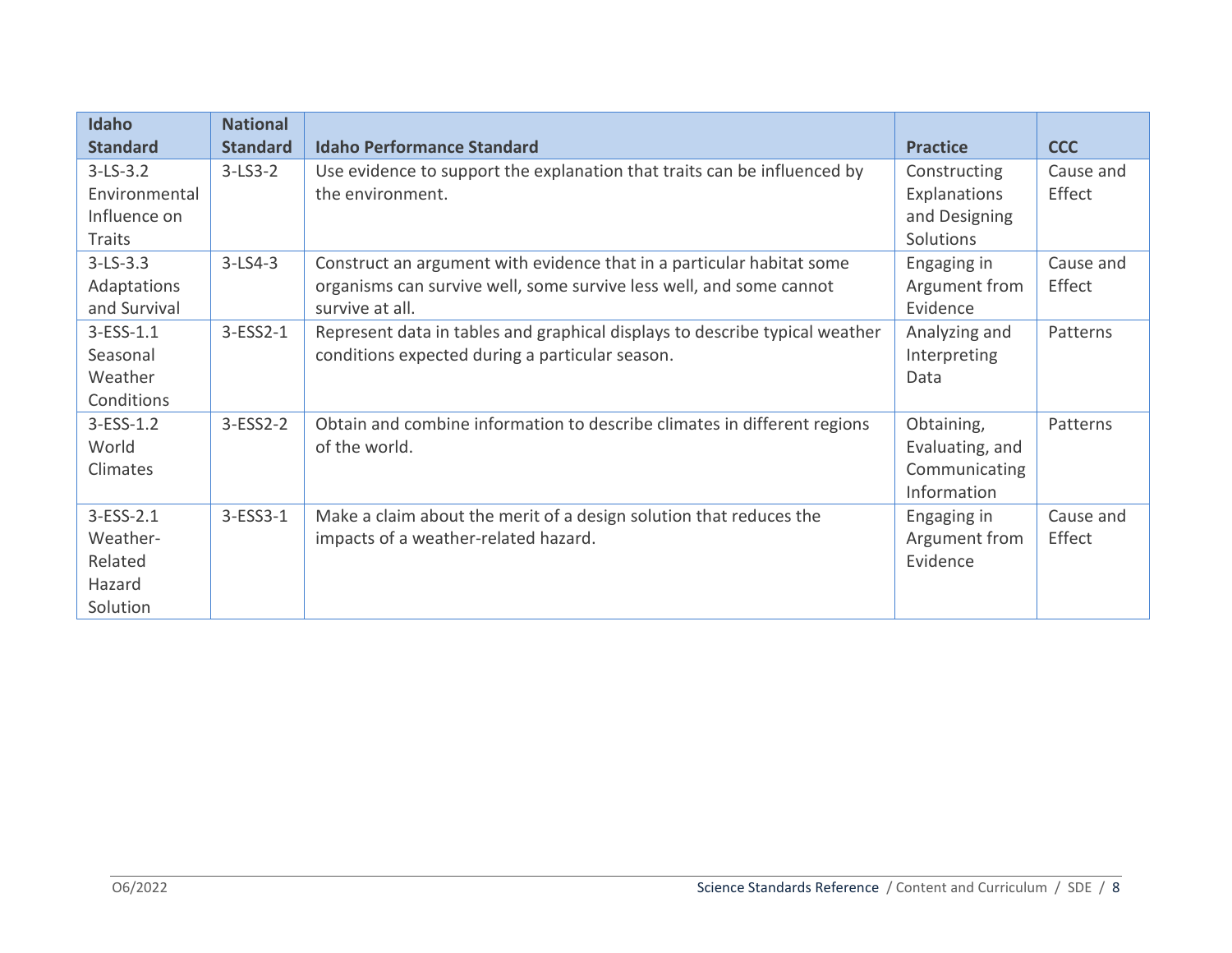## Fourth Grade Standards

| Idaho             | <b>National</b> |                                                                             |                         |            |
|-------------------|-----------------|-----------------------------------------------------------------------------|-------------------------|------------|
| <b>Standard</b>   | <b>Standard</b> | <b>Idaho Performance Standard</b>                                           | <b>Practice</b>         | <b>CCC</b> |
| $4 - PS - 1.1$    | $4-PS3-1$       | Use evidence to construct an explanation relating the speed of an object to | Constructing            | Energy     |
| Motion            |                 | the energy of that object.                                                  | <b>Explanations and</b> | and        |
| Energy            |                 |                                                                             | Designing               | Matter     |
|                   |                 |                                                                             | Solutions               |            |
| $4 - PS - 1.2$    | $4-PS3-2$       | Make observations to provide evidence that energy can be transferred by     | Planning and            | Energy     |
| Energy            |                 | heat, sound, light, and electric currents.                                  | Carrying Out            | and        |
| Transfer          |                 |                                                                             | Investigations          | Matter     |
| $4 - PS - 1.3$    | $4-PS3-3$       | Ask questions and predict outcomes about the changes in energy that occur   | <b>Asking Questions</b> | Energy     |
| Energy in         |                 | when objects collide.                                                       | and Defining            | and        |
| Collisions        |                 |                                                                             | Problems                | Matter     |
| $4 - PS - 1.4$    | $4-PS3-4$       | Apply scientific ideas to design, test, and refine a device that converts   | Constructing            | Energy     |
| Energy            |                 | energy from one form to another.                                            | <b>Explanations and</b> | and        |
| Conversion        |                 |                                                                             | Designing               | Matter     |
| Device            |                 |                                                                             | Solutions               |            |
| $4 - PS - 2.1$    | $4-PS4-1$       | Develop a model of a simple mechanical wave to describe patterns of         | Developing and          | Patterns   |
| <b>Wave Model</b> |                 | amplitude and wavelength and that waves can cause objects to move.          | <b>Using Models</b>     |            |
| $4 - PS - 2.2$    | $4-PS4-2$       | Develop a model to describe that light reflecting from objects and entering | Developing and          | Cause      |
| Light and         |                 | the eye allows objects to be seen.                                          | <b>Using Models</b>     | and        |
| Vision            |                 |                                                                             |                         | Effect     |
| $4 - PS - 2.3$    | $4-PS4-3$       | Generate and compare multiple solutions that use patterns to transfer       | Constructing            | Patterns   |
| Information       |                 | information.                                                                | Explanations,           |            |
| Transfer          |                 |                                                                             | Designing               |            |
| Solution          |                 |                                                                             | Solutions               |            |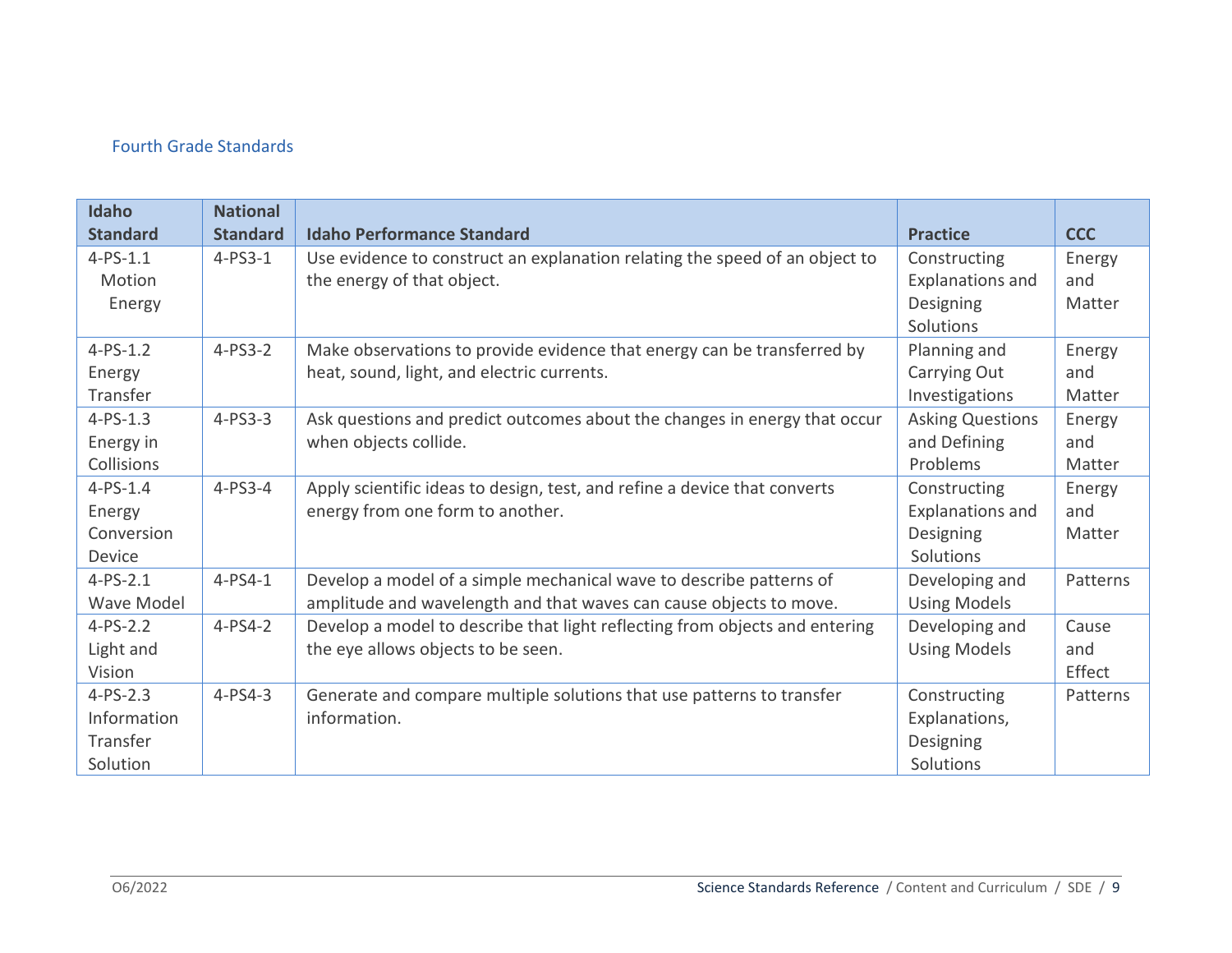| <b>Idaho</b>      | <b>National</b> |                                                                               |                          |            |
|-------------------|-----------------|-------------------------------------------------------------------------------|--------------------------|------------|
| <b>Standard</b>   | <b>Standard</b> | <b>Idaho Performance Standard</b>                                             | <b>Practice</b>          | <b>CCC</b> |
| $4-LS-1.1$        | $4 - LS1 - 1$   | Construct an argument that plants and animals have internal and external      | Engaging in              | Systems    |
| Internal and      |                 | structures that function to support survival, growth, behavior, and           | Argument from            | and        |
| External          |                 | reproduction.                                                                 | Evidence                 | System     |
| <b>Structures</b> |                 |                                                                               |                          | Models     |
| $4-LS-1.2$        | $4-LS1-2$       | Use a model to describe how animals receive different types of information    | Developing and           | Systems    |
| Sensation,        |                 | through their senses, process the information in their brain, and respond to  | <b>Using Models</b>      | and        |
| Processing,       |                 | the information in different ways.                                            |                          | System     |
| and               |                 |                                                                               |                          | Models     |
| Response          |                 |                                                                               |                          |            |
| $4-ESS-1.1$       | 4-ESS1-1        | Identify evidence from patterns in rock formations and fossils in rock layers | Constructing             | Patterns   |
| Evidence          |                 | for changes in a landscape over time to support an explanation for changes    | <b>Explanations and</b>  |            |
| from Rock         |                 | in a landscape over time.                                                     | Designing                |            |
| Layers            |                 |                                                                               | Solutions                |            |
| $4-ESS-2.1$       | 4-ESS2-1        | Make observations and/or measurements to provide evidence of the effects      | Planning and             | Cause      |
| Weathering        |                 | of weathering or the rate of erosion by water, ice, wind, or vegetation.      | Carrying Out             | and        |
| and Erosion       |                 |                                                                               | Investigations           | Effect     |
| $4-ESS-2.2$       | 4-ESS2-2        | Analyze and interpret data from maps to describe patterns of Earth's          | Analyzing and            | Patterns   |
| Mapping           |                 | features.                                                                     | <b>Interpreting Data</b> |            |
| Earth's           |                 |                                                                               |                          |            |
| Features          |                 |                                                                               |                          |            |
| 4-ESS-3.1         | 4-ESS3-1        | Obtain and combine information to describe that energy and fuels are          | Obtaining,               | Cause      |
| Natural           |                 | derived from natural resources and their uses affect the environment.         | Evaluating, and          | and        |
| Resources &       |                 |                                                                               | Communicating            | Effect     |
| Energy            |                 |                                                                               | Information              |            |
| $4-ESS-3.2$       | 4-ESS3-2        | Generate and compare multiple solutions to reduce the impacts of natural      | Constructing             | Cause      |
| Natural           |                 | Earth processes on humans.                                                    | <b>Explanations and</b>  | and        |
| Hazard            |                 |                                                                               | Designing                | Effect     |
| Design            |                 |                                                                               | Solutions                |            |
| Solution          |                 |                                                                               |                          |            |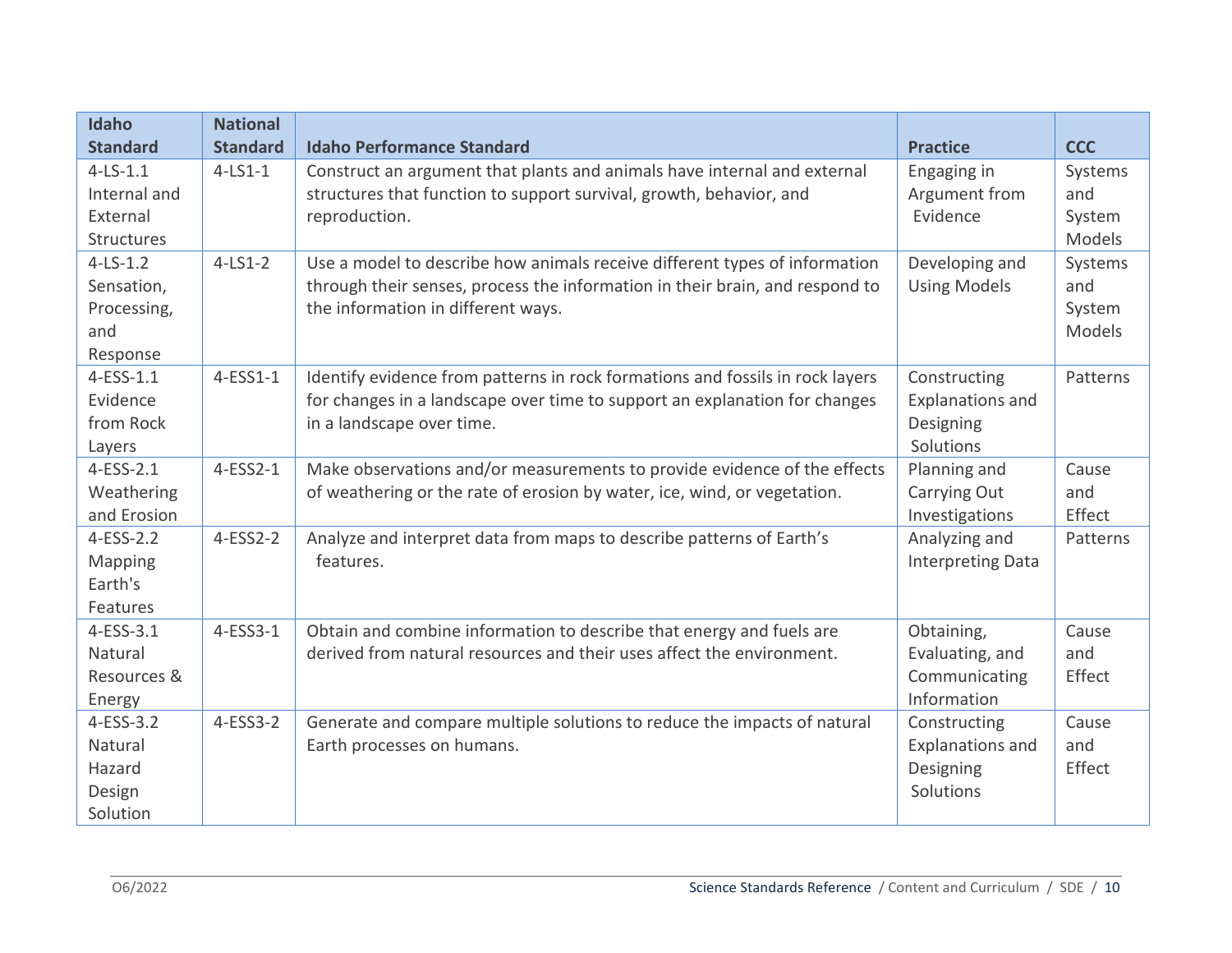## Fifth Grade Standards

| Idaho<br><b>Standard</b>                      | <b>National</b><br><b>Standard</b> | <b>Idaho Performance Standard</b>                                                                                                                                                              | <b>Practice</b>                                                 | <b>CCC</b>                               |
|-----------------------------------------------|------------------------------------|------------------------------------------------------------------------------------------------------------------------------------------------------------------------------------------------|-----------------------------------------------------------------|------------------------------------------|
| $5 - PS - 1.1$<br>Particle Model              | $5-PS1-1$                          | Develop a model to describe that matter is made of particles too small to<br>be seen.                                                                                                          | Developing and<br><b>Using Models</b>                           | Scale,<br>Proportion,                    |
| of Matter                                     |                                    |                                                                                                                                                                                                |                                                                 | and<br>Quantity                          |
| $5 - PS - 1.2$<br>Conservation<br>of Matter   | $5-PS1-2$                          | Measure and graph quantities to provide evidence that regardless of the<br>type of change that occurs when heating, cooling, or mixing substances,<br>the total weight of matter is conserved. | Using<br><b>Mathematics</b><br>and<br>Computational<br>Thinking | Scale,<br>Proportion,<br>and<br>Quantity |
| $5 - PS - 1.3$<br>Material<br>Properties      | $5-PS1-3$                          | Make observations and measurements to identify materials based on their<br>properties.                                                                                                         | Planning and<br>Carrying Out<br>Investigations                  | Scale,<br>Proportion,<br>and<br>Quantity |
| $5 - PS - 1.4$<br><b>Mixing</b><br>Substances | $5-PS1-4$                          | Conduct an investigation to determine whether the mixing of two or more<br>substances results in new substances.                                                                               | Planning and<br>Carrying Out<br>Investigations                  | Cause and<br>Effect                      |
| $5 - PS - 2.1$<br>Gravitational<br>Force      | $5-PS2-1$                          | Support an argument that Earth's gravitational force exerted on objects is<br>directed downward.                                                                                               | Engaging in<br>Argument from<br>Evidence                        | Cause and<br>Effect                      |
| $5 - PS - 3.1$<br>Food Energy<br>from the Sun | $5-PS3-1$                          | Use models to describe that energy in animals' food (used for body repair,<br>growth, motion, and to maintain body warmth) was once energy from the<br>Sun.                                    | Developing and<br><b>Using Models</b>                           | Energy and<br>Matter                     |
| $5 - LS - 1.1$<br>Plant<br>Requirements       | $5-LS1-1$                          | Support an argument that plants get what they need for growth chiefly<br>from air, water, and energy from the Sun.                                                                             | Engaging in<br>Argument from<br>Evidence                        | Energy and<br>Matter                     |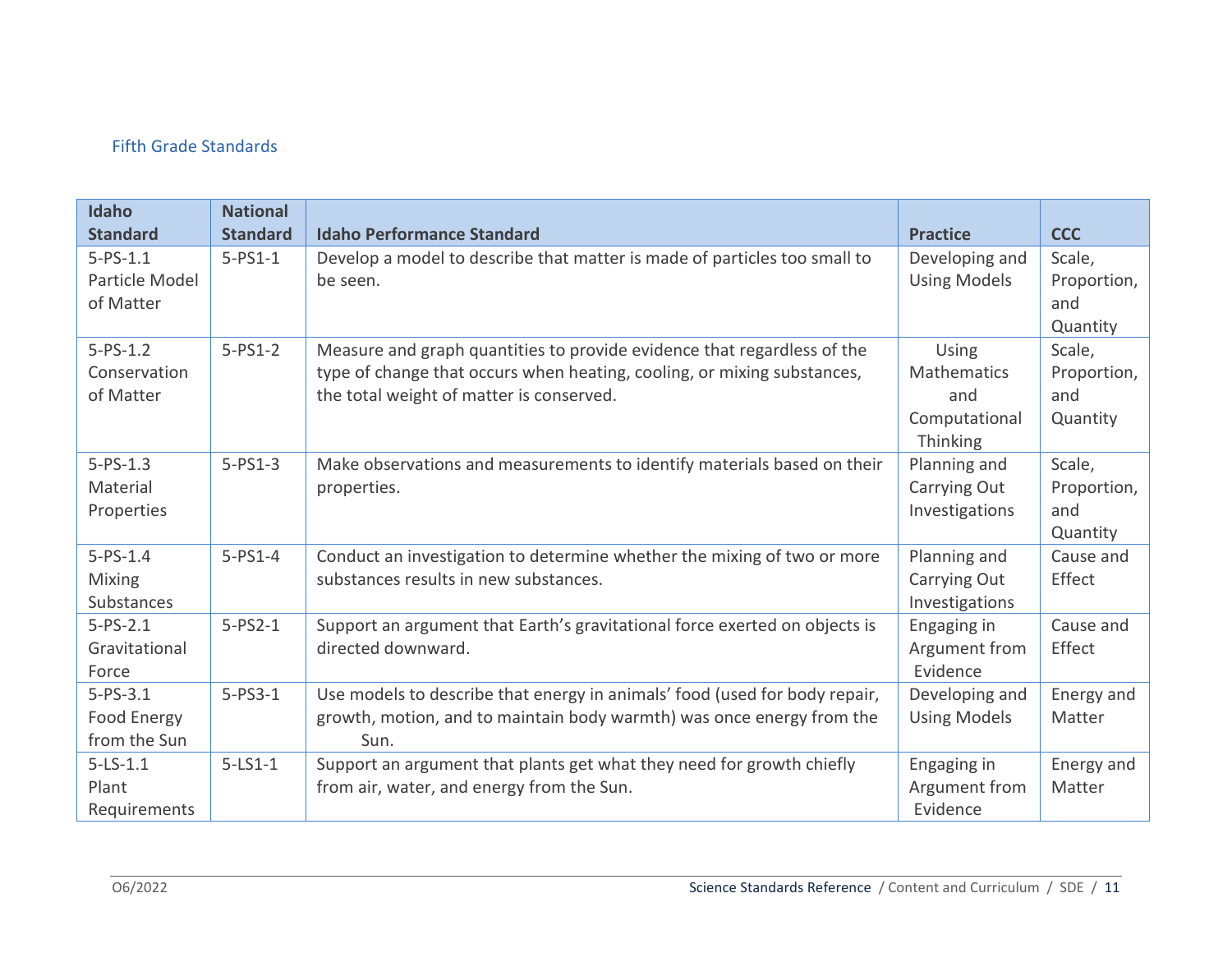| Idaho                | <b>National</b> |                                                                             |                     |             |
|----------------------|-----------------|-----------------------------------------------------------------------------|---------------------|-------------|
| <b>Standard</b>      | <b>Standard</b> | <b>Idaho Performance Standard</b>                                           | <b>Practice</b>     | <b>CCC</b>  |
| $5 - LS - 2.1$       | $5 - LS4 - 1$   | Analyze and interpret data from fossils to provide evidence of the types of | Analyzing and       | Scale,      |
| Fossil               |                 | organisms and the environments that existed long ago and compare those      | Interpreting        | Proportion, |
| Evidence of          |                 | to living organisms and their environments.                                 | Data                | and         |
| Past                 |                 |                                                                             |                     | Quantity    |
| Environments         |                 |                                                                             |                     |             |
| $5 - LS - 2.2$       | $5-LS4-2$       | Construct an argument with evidence for how the variations in               | Constructing        | Cause and   |
| Variation,           |                 | characteristics among individuals of the same species may provide           | Explanations        | Effect      |
| Survival, and        |                 | advantages in surviving, finding mates, and reproducing.                    | and Designing       |             |
| Reproduction         |                 |                                                                             | Solutions           |             |
| $5 - LS - 2.3$       | $5-LS4-4$       | Make a claim about the merit of a solution to a problem caused when the     | Engaging in         | Systems     |
| Environmental        |                 | environment changes and the types of plants and animals living there may    | Argument from       | and         |
| Change               |                 | change.                                                                     | Evidence            | System      |
| Solution             |                 |                                                                             |                     | Models      |
| $5 - LS - 2.4$       | $5-LS2-1$       | Develop a model to describe the movement of matter among plants,            | Developing and      | Systems     |
| <b>Matter Cycles</b> |                 | animals, decomposers, and the environment.                                  | <b>Using Models</b> | and         |
|                      |                 |                                                                             |                     | System      |
|                      |                 |                                                                             |                     | Models      |
| $5 - ESS - 1.1$      | $5-ESS1-1$      | Support an argument that differences in the apparent brightness of the      | Engaging in         | Scale,      |
| Stellar              |                 | Sun compared to other stars is due to their relative distances from the     | Argument from       | Proportion, |
| <b>Brightness</b>    |                 | Earth.                                                                      | Evidence            | and         |
| and Distance         |                 |                                                                             |                     | Quantity    |
| $5 - ESS - 1.2$      | $5-ESS1-2$      | Represent data in graphical displays to reveal patterns of daily changes in | Analyzing and       | Patterns    |
| Daily and            |                 | length and direction of shadows, day and night, and the seasonal            | Interpreting        |             |
| Seasonal Sky         |                 | appearance of some stars in the night sky.                                  | Data                |             |
| Changes              |                 |                                                                             |                     |             |
| $5 - ESS - 2.1$      | 5-ESS2-1        | Develop a model using an example to describe ways the geosphere,            | Developing and      | Systems &   |
| Earth Sphere         |                 | biosphere, hydrosphere, and/or atmosphere interact.                         | <b>Using Models</b> | System      |
| Interactions         |                 |                                                                             |                     | Models      |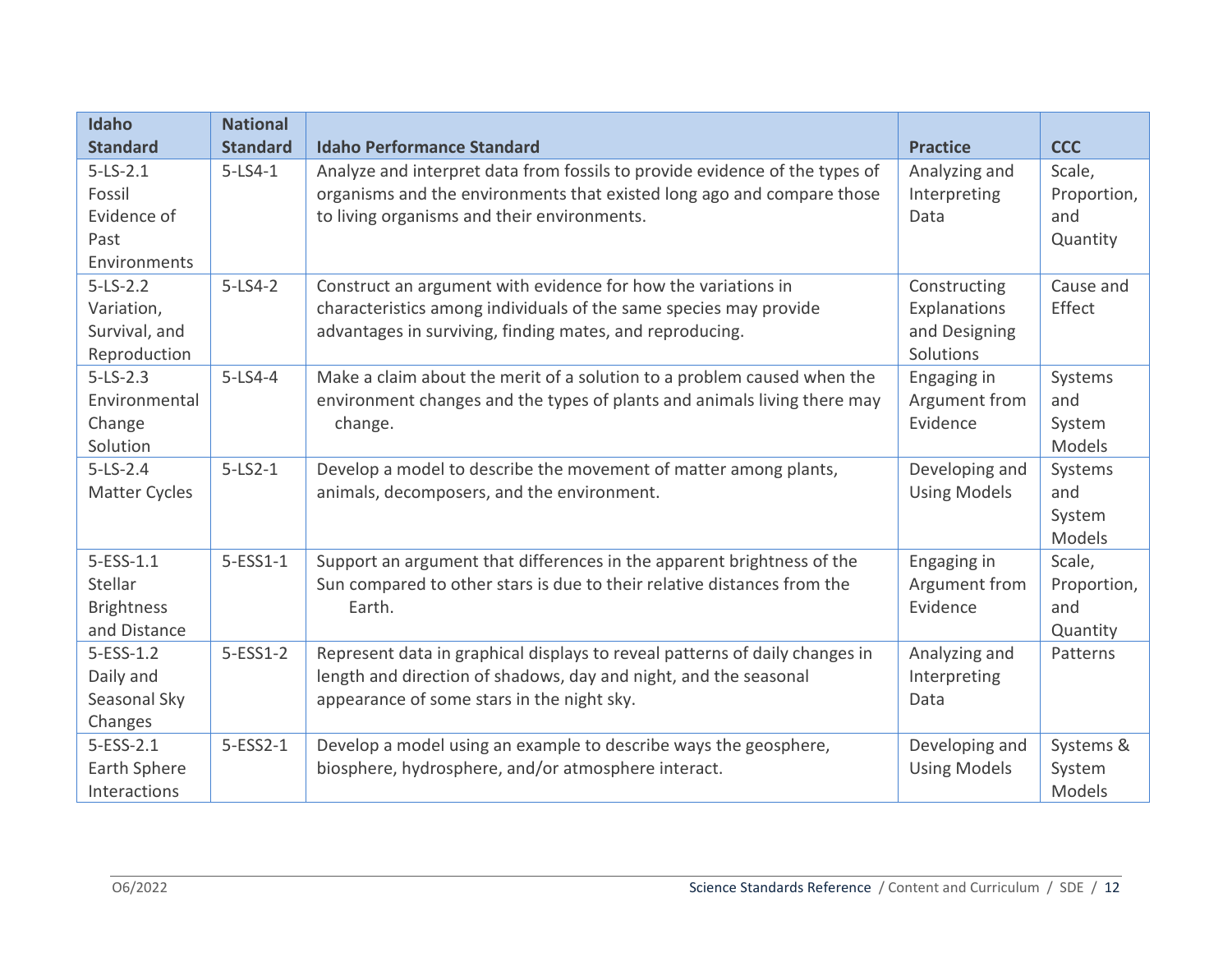| Idaho           | <b>National</b> |                                                                            |                    |               |
|-----------------|-----------------|----------------------------------------------------------------------------|--------------------|---------------|
| <b>Standard</b> | <b>Standard</b> | <b>Idaho Performance Standard</b>                                          | <b>Practice</b>    | <b>CCC</b>    |
| $5-ESS-2.2$     | $5-ESS2-2$      | Describe and graph the relative amounts of fresh and salt water in various | <b>Using</b>       | Scale,        |
| Water           |                 | reservoirs, to interpret and analyze the distribution of water on Earth.   | <b>Mathematics</b> | Proportion,   |
| Availability    |                 |                                                                            | and                | and           |
| and             |                 |                                                                            | Computational      | Quantity      |
| Distribution    |                 |                                                                            | Thinking           |               |
| $5 - ESS - 3.1$ | $5-ESS3-1$      | Obtain and combine information about ways communities protect Earth's      | Obtaining,         | Systems       |
| Protecting      |                 | resources and environment using scientific ideas.                          | Evaluating, and    | and           |
| Earth's         |                 |                                                                            | Communicating      | System        |
| Resources       |                 |                                                                            | Information        | <b>Models</b> |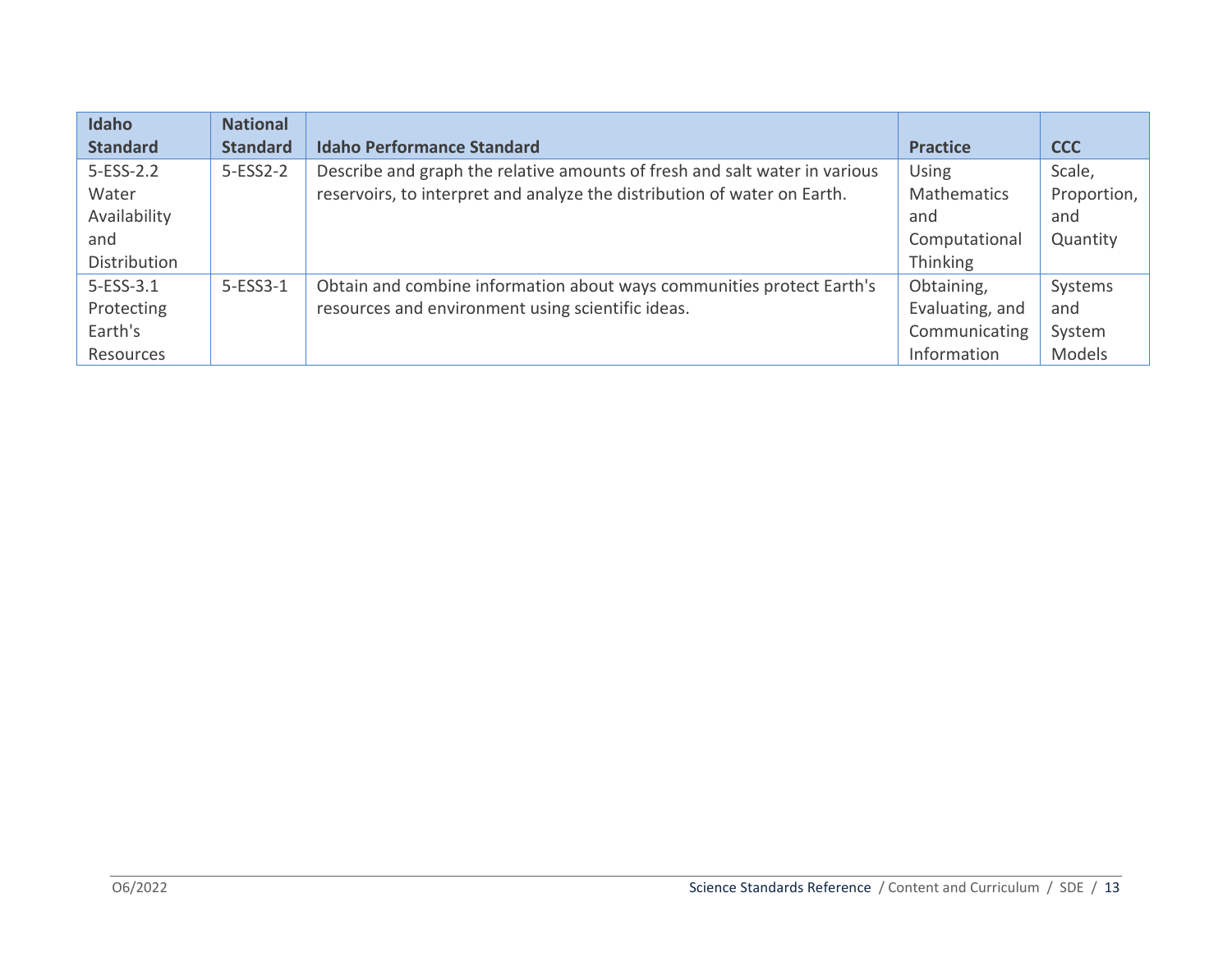# Middle School Physical Science Standards

| Idaho<br><b>Standard</b>                                       | <b>National</b><br><b>Standard</b> | <b>Idaho Performance Standard</b>                                                                                                                                 | <b>Practice</b>                                               | <b>CCC</b>                              |
|----------------------------------------------------------------|------------------------------------|-------------------------------------------------------------------------------------------------------------------------------------------------------------------|---------------------------------------------------------------|-----------------------------------------|
| $MS-PS-1.1$<br><b>Atomic Model</b>                             | <b>PS 1-1</b>                      | Develop models to describe the atomic composition of simple molecules.                                                                                            | Developing and<br><b>Using Models</b>                         | Scale,<br>Proportion<br>and<br>Quantity |
| MS-PS-1.2<br>Chemical<br>Properties and<br>Reactions           | <b>PS1-2</b>                       | Analyze and interpret data on the properties of substances before and<br>after the substances interact to determine if a chemical reaction has<br>occurred.       | Analyzing and<br>Interpreting<br>Data                         | Patterns                                |
| MS-PS-1.3<br>Synthetic<br>Materials                            | <b>PS 1-3</b>                      | Construct a scientific explanation, based on evidence, to describe that<br>synthetic materials come from natural resources.                                       | Obtaining,<br>Evaluating, and<br>Communicating<br>Information | Structure<br>and<br>Function            |
| $MS-PS-1.4$<br>Thermal<br>Energy and<br><b>Particle Motion</b> | <b>PS 1-4</b>                      | Develop a model that predicts and describes changes in particle motion,<br>temperature, and state of a pure substance when thermal energy is<br>added or removed. | Developing and<br><b>Using Models</b>                         | Cause and<br>Effect                     |
| $MS-PS-1.5$<br>Conservation<br>of Mass                         | <b>PS 1-5</b>                      | Develop and use a model to describe how the total number of atoms<br>does not change in a chemical reaction and thus mass is conserved.                           | Developing and<br><b>Using Models</b>                         | Energy and<br>Matter                    |
| MS-PS-1.6<br>Thermal<br><b>Energy Design</b><br>Project        | PS 1-6                             | Undertake a design project to construct, test, and/or modify a device that<br>either releases or absorbs thermal energy by chemical processes.                    | Constructing<br>Explanations<br>and Designing<br>Solutions    | Energy and<br>Matter                    |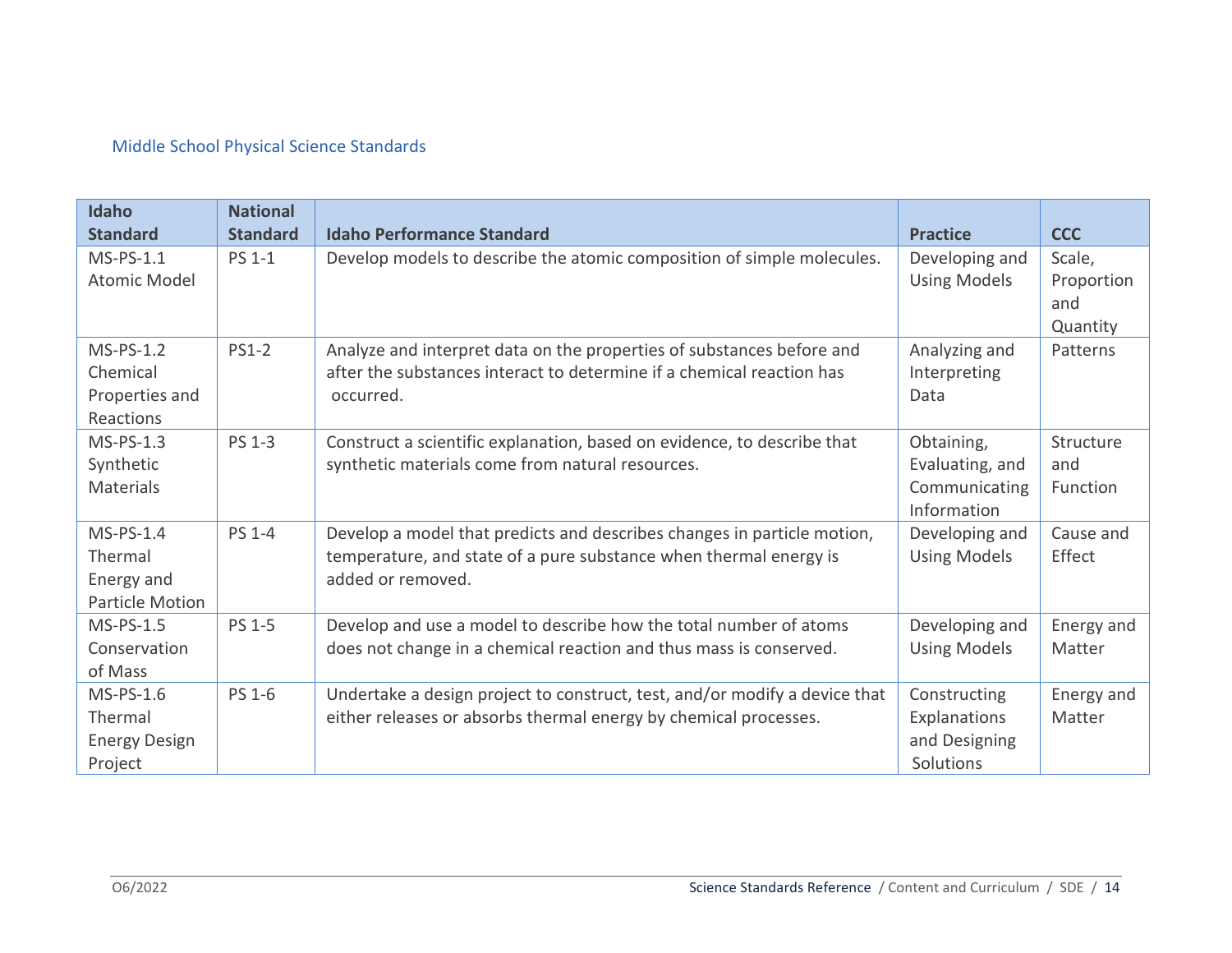| Idaho<br><b>Standard</b>                                         | <b>National</b><br><b>Standard</b> | <b>Idaho Performance Standard</b>                                                                                                                                                                   | <b>Practice</b>                                            | <b>CCC</b>                              |
|------------------------------------------------------------------|------------------------------------|-----------------------------------------------------------------------------------------------------------------------------------------------------------------------------------------------------|------------------------------------------------------------|-----------------------------------------|
| $MS-PS-2.1$<br>Collision<br>Design<br>Solution                   | <b>PS 2-1</b>                      | Apply Newton's Third Law to design a solution to a problem involving the<br>motion of two colliding objects.                                                                                        | Constructing<br>Explanations<br>and Designing<br>Solutions | Systems<br>and<br>System<br>Models      |
| $MS-PS-2.2$<br>Forces, Mass<br>and the<br>Motion of an<br>Object | <b>PS 2-2</b>                      | Plan and conduct an investigation to provide evidence that the change in<br>an object's motion depends on the sum of the forces on the object and<br>the mass of the object.                        | Planning and<br>Carrying Out<br>Investigations             | Stability<br>and<br>Change              |
| <b>MS-PS-2.3</b><br>Electric and<br>Magnetic<br>Forces           | <b>PS 2-3</b>                      | Ask questions about data to determine the factors that affect the<br>strength of electric and magnetic forces.                                                                                      | Asking<br>Questions and<br>Defining<br>Problems            | Cause and<br>Effect                     |
| $MS-PS-2.4$<br>Gravitational<br>Interactions                     | <b>PS 2-4</b>                      | Construct and present arguments using evidence to support the claim<br>that gravitational interactions are attractive and depend on the masses of<br>interacting objects.                           | Engaging in<br>Argument from<br>Evidence                   | Systems<br>and<br>System<br>Models      |
| $MS-PS-2.5$<br>Electric and<br>Magnetic<br>Fields                | <b>PS 2-5</b>                      | Conduct an investigation and evaluate the experimental design to<br>provide evidence that fields exist between objects exerting forces on<br>each other even though the objects are not in contact. | Planning and<br>Carrying Out<br>Investigations             | Cause and<br>Effect                     |
| $MS-PS-3.1$<br>Kinetic Energy                                    | <b>PS 3-1</b>                      | Construct and interpret graphical displays of data to describe the<br>relationships of kinetic energy to the mass of an object and to the speed<br>of an object.                                    | Analyzing and<br>Interpreting<br>Data                      | Scale,<br>Proportion<br>and<br>Quantity |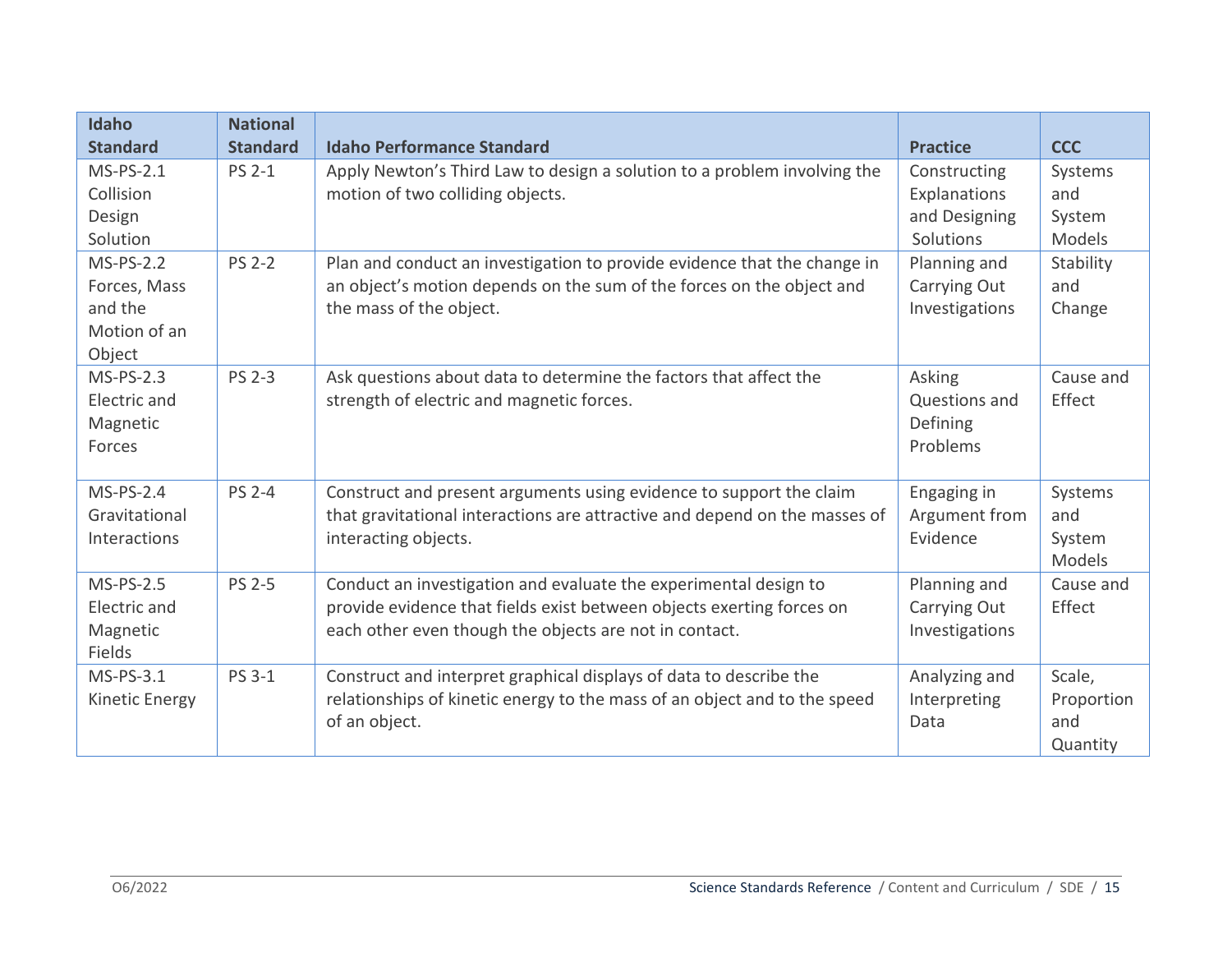| Idaho           | <b>National</b> |                                                                           |                     |            |
|-----------------|-----------------|---------------------------------------------------------------------------|---------------------|------------|
| <b>Standard</b> | <b>Standard</b> | <b>Idaho Performance Standard</b>                                         | <b>Practice</b>     | <b>CCC</b> |
| MS-PS-3.2.      | <b>PS 3-2</b>   | Develop a model to describe the relationship between the relative         | Developing and      | Systems    |
| Potential       |                 | positions of objects interacting at a distance and the relative potential | <b>Using Models</b> | and        |
| Energy          |                 | energy in the system.                                                     |                     | System     |
|                 |                 |                                                                           |                     | Models     |
| MS-PS-3.3       | <b>PS 3-3</b>   | Apply scientific principles to design, construct, and test a device that  | Constructing        | Energy and |
| Thermal         |                 | either minimizes or maximizes thermal energy transfer.                    | Explanations        | Matter     |
| Energy          |                 |                                                                           | and Designing       |            |
| Transfer        |                 |                                                                           | Solutions           |            |
| Solution        |                 |                                                                           |                     |            |
| $MS-PS-3.4$     | PS 3-4          | Plan an investigation to determine the relationships among the energy     | Planning and        | Scale,     |
| Thermal         |                 | transferred, the type of matter, the mass, and the change in the average  | Carrying Out        | Proportion |
| Energy          |                 | kinetic energy of the particles as measured by the temperature of the     | Investigations      | and        |
| Transfer        |                 | sample.                                                                   |                     | Quantity   |
| MS-PS-3.5       | PS 3-5          | Construct, use, and present arguments to support the claim that when      | Engaging in         | Energy and |
| Energy          |                 | the kinetic energy of an object changes, energy is transferred to or from | Argument from       | Matter     |
| Transfer to or  |                 | the object.                                                               | Evidence            |            |
| from an Object  |                 |                                                                           |                     |            |
| MS-PS-4.1       | PS 4-1          | Use diagrams of a simple wave to explain that (1) a wave has a repeating  | Developing and      | Patterns   |
| Wave            |                 | pattern with a specific amplitude, frequency, and wavelength, and (2) the | <b>Using Models</b> |            |
| Properties      |                 | amplitude of a wave is related to the energy in the wave.                 |                     |            |
| MS-PS-4.2       | <b>PS 4-2</b>   | Develop and use a model to describe that waves are reflected, absorbed,   | Developing and      | Structure  |
| Wave            |                 | or transmitted through various materials.                                 | <b>Using Models</b> | and        |
| Reflection,     |                 |                                                                           |                     | Function   |
| Absorption,     |                 |                                                                           |                     |            |
| and             |                 |                                                                           |                     |            |
| Transmission    |                 |                                                                           |                     |            |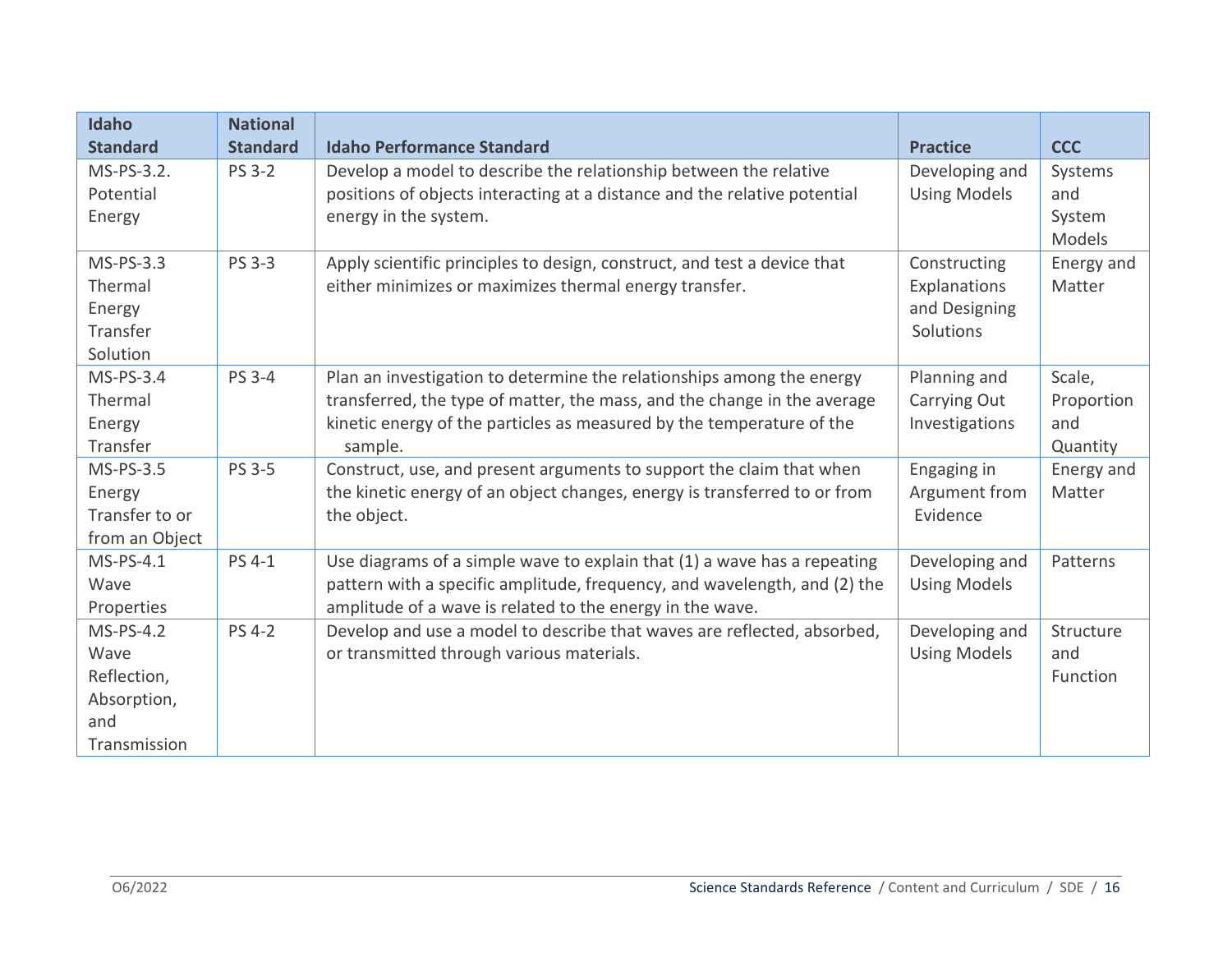| Idaho           | <b>National</b> |                                                                         |                 |            |
|-----------------|-----------------|-------------------------------------------------------------------------|-----------------|------------|
| <b>Standard</b> | <b>Standard</b> | <b>Idaho Performance Standard</b>                                       | <b>Practice</b> | <b>CCC</b> |
| $MS-PS-4.3$     | <b>PS 4-3</b>   | Present qualitative scientific and technical information to support the | Obtaining,      | Structure  |
| Digitized Wave  |                 | claim that digitized signals (0s and 1s) can be used to encode and      | Evaluating, and | and        |
| Signals         |                 | transmit information.                                                   | Communicating   | Function   |
|                 |                 |                                                                         | Information     |            |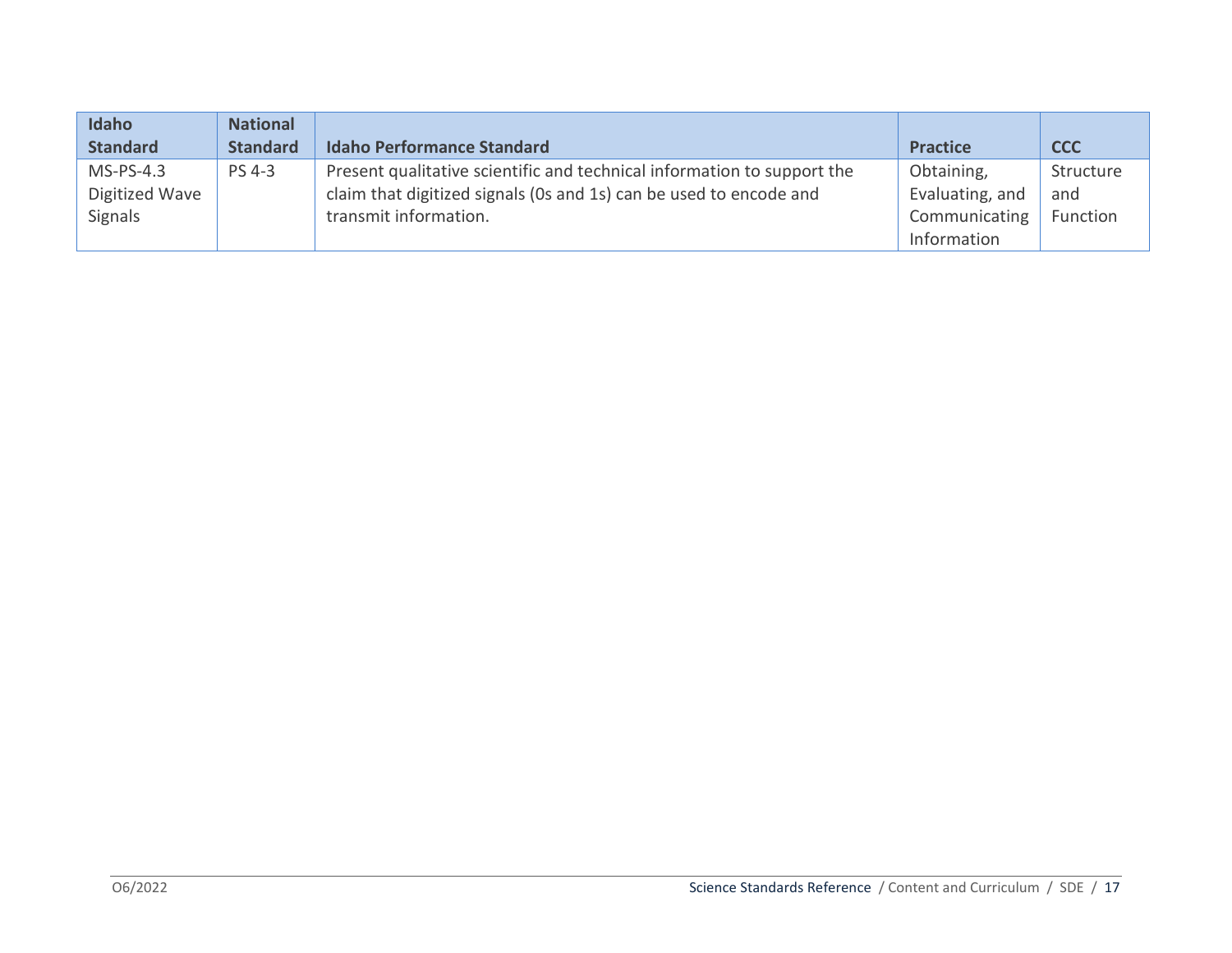## Middle School Life Science Standards

| Idaho               | <b>National</b> |                                                                             |                     |             |
|---------------------|-----------------|-----------------------------------------------------------------------------|---------------------|-------------|
| <b>Standard</b>     | <b>Standard</b> | <b>Idaho Performance Standard</b>                                           | <b>Practice</b>     | <b>CCC</b>  |
| $MS$ -LS-1.1        | LS 1-1          | Conduct an investigation to provide evidence that living things are made    | Planning and        | Scale,      |
| Cell Theory         |                 | of cells; either one cell or many different numbers and types of cells.     | Carrying Out        | Proportion, |
|                     |                 |                                                                             | Investigations      | Quantity    |
| $MS$ -LS-1.2        | $LS$ 1-2        | Develop and use a model to describe the function of a cell as a whole and   | Developing and      | Structure   |
| Cell Parts and      |                 | ways parts of cells contribute to the function.                             | <b>Using Models</b> | and         |
| Function            |                 |                                                                             |                     | Function    |
| $MS$ -LS-1.3        | LS 1-3          | Make a claim supported by evidence for how a living organism is a system    | Engaging in         | Systems &   |
| Interacting         |                 | of interacting subsystems composed of groups of cells.                      | Argument from       | System      |
| <b>Body Systems</b> |                 |                                                                             | Evidence            | Models      |
| $MS$ -LS-1.4        | <b>NA</b>       | Construct a scientific argument based on evidence to defend a claim of life | Engaging in         | Structure   |
| Characteristics     |                 | for a specific object or organism.                                          | Argument from       | and         |
| of Life             |                 |                                                                             | Evidence            | Function    |
| $MS$ -LS-1.5        | LS 1-6          | Construct a scientific explanation based on evidence for the role of        | Constructing        | Energy and  |
| Photosynthesis      |                 | photosynthesis in the cycling of matter and flow of energy into and out of  | Explanations        | Matter      |
| - Matter            |                 | organisms.                                                                  | and Designing       |             |
| Cycling and         |                 |                                                                             | Solutions           |             |
| <b>Energy Flow</b>  |                 |                                                                             |                     |             |
| MS-LS-1.6           | LS 1-7          | Develop a conceptual model to describe how food is rearranged through       | Developing and      | Energy and  |
| Food and            |                 | chemical reactions forming new molecules that support growth and/or         | <b>Using Models</b> | Matter      |
| Chemical            |                 | release energy as matter moves through an organism.                         |                     |             |
| Reactions           |                 |                                                                             |                     |             |
| $MS$ -LS-2.1        | LS 2-1          | Analyze and interpret data to provide evidence for the effects of resource  | Analyzing and       | Cause and   |
| Effects of          |                 | availability on organisms and populations of organisms in an ecosystem.     | Interpreting        | Effect      |
| Resource            |                 |                                                                             | Data                |             |
| Availability        |                 |                                                                             |                     |             |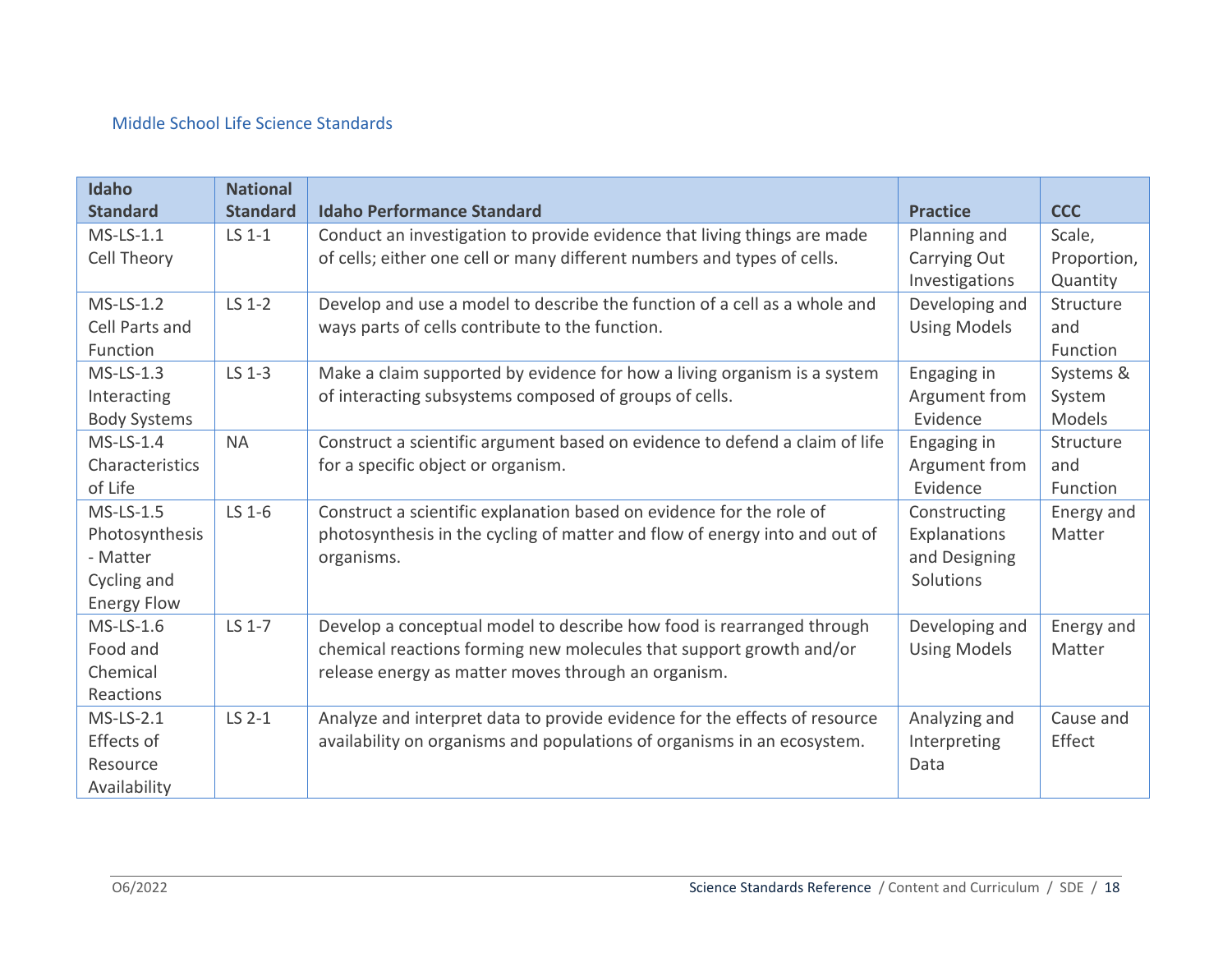| <b>Idaho</b><br><b>Standard</b>                                              | <b>National</b><br><b>Standard</b> | <b>Idaho Performance Standard</b>                                                                                                                                                               | <b>Practice</b>                                            | <b>CCC</b>                   |
|------------------------------------------------------------------------------|------------------------------------|-------------------------------------------------------------------------------------------------------------------------------------------------------------------------------------------------|------------------------------------------------------------|------------------------------|
| $MS$ -LS-2.2<br>Relationships<br>in Ecosystems                               | LS 2-2                             | Construct an explanation that predicts patterns of interactions among<br>organisms across multiple ecosystems.                                                                                  | Constructing<br>Explanations<br>and Designing<br>Solutions | Patterns                     |
| $MS$ -LS-2.3<br><b>Matter Cycling</b><br>and Energy<br>Flow in<br>Ecosystems | LS 2-3                             | Develop a model to describe the cycling of matter and flow of energy<br>among living and nonliving parts of an ecosystem.                                                                       | Developing and<br><b>Using Models</b>                      | Energy and<br>Matter         |
| $MS$ -LS-2.4<br>Energy Flow &<br><b>Trophic Levels</b>                       | <b>NA</b>                          | Develop a model to describe the flow of energy through the trophic levels<br>of an ecosystem.                                                                                                   | Developing and<br><b>Using Models</b>                      | Energy and<br>Matter         |
| <b>MS-LS-2.5</b><br>Ecosystem<br>Interactions                                | LS 2-4                             | Construct an argument supported by evidence that changes to physical or<br>biological components of an ecosystem affect populations.                                                            | Engaging in<br>Argument from<br>Evidence                   | Stability<br>and<br>Change   |
| MS-LS-2.6<br>Biodiversity<br>and Ecosystem<br><b>Services</b><br>Solutions   | LS 2-5                             | Design and evaluate solutions for maintaining biodiversity and ecosystem<br>services.                                                                                                           | Constructing<br>Explanations<br>and Designing<br>Solutions | Stability<br>and<br>Change   |
| $MS$ -LS-3.1<br>Mutations -<br>Harmful,<br>Beneficial or<br>Neutral          | LS 3-1                             | Develop and use a model to describe why mutations may result in<br>harmful, beneficial, or neutral effects to the structure and function of the<br>organism.                                    | Developing and<br><b>Using Models</b>                      | Structure<br>and<br>Function |
| $MS$ -LS-3.2<br>Asexual and<br>Sexual<br>Reproduction                        | LS 3-2                             | Develop and use a model to describe why asexual reproduction results in<br>offspring with identical genetic information and sexual reproduction<br>results in offspring with genetic variation. | Developing and<br><b>Using Models</b>                      | Cause and<br>Effect          |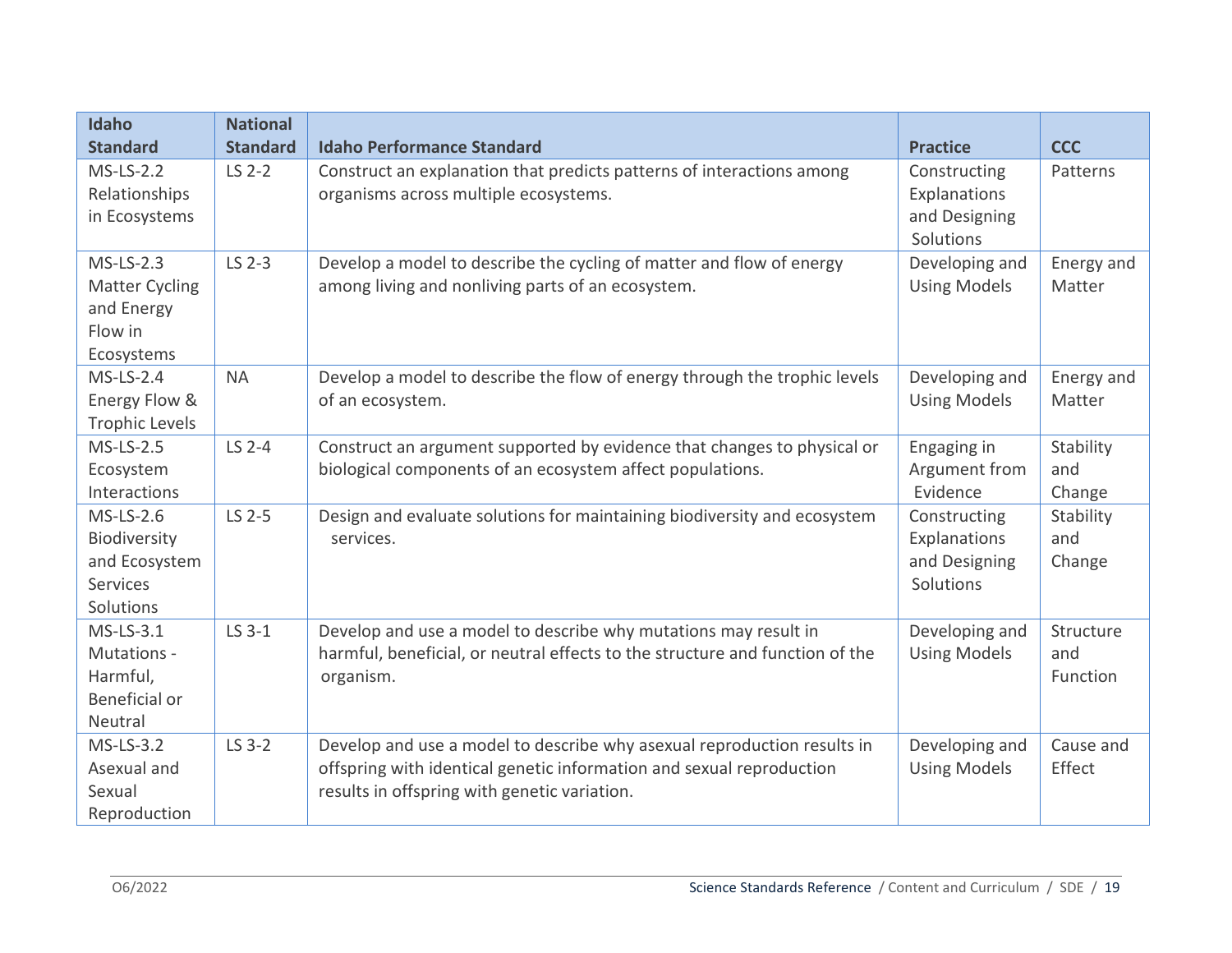| Idaho                  | <b>National</b> |                                                                                |                    |            |
|------------------------|-----------------|--------------------------------------------------------------------------------|--------------------|------------|
| <b>Standard</b>        | <b>Standard</b> | <b>Idaho Performance Standard</b>                                              | <b>Practice</b>    | <b>CCC</b> |
| $MS$ -LS-4.1           | LS 4-1          | Analyze and interpret data for patterns in the fossil record that document     | Analyzing and      | Patterns   |
| <b>Fossil Evidence</b> |                 | the existence, diversity, extinction, and change of life forms throughout      | Interpreting       |            |
| of Common              |                 | the history of life on Earth under the assumption that natural laws operate    | Data               |            |
| Ancestry               |                 | today as in the past.                                                          |                    |            |
| $MS$ -LS-4.2           | LS 4-2          | Apply scientific ideas to construct an explanation for the anatomical          | Constructing       | Patterns   |
| Anatomical             |                 | similarities and differences among modern organisms and between                | Explanations       |            |
| Evidence of            |                 | modern and fossil organisms to infer relationships.                            | and Designing      |            |
| Evolutionary           |                 |                                                                                | Solutions          |            |
| Relationships          |                 |                                                                                |                    |            |
| $MS$ -LS-4.3           | <b>NA</b>       | Analyze visual evidence to compare patterns of similarities in the             | Analyzing and      | Patterns   |
| Homologous             |                 | anatomical structures across multiple species of similar classification levels | Interpreting       |            |
| <b>Structures</b>      |                 | to identify relationships.                                                     | Data               |            |
| $MS$ -LS-4.4           | LS 4-4          | Construct an explanation based on evidence that describes how genetic          | Constructing       | Cause and  |
| Natural                |                 | variations of traits in a population increase some individuals' probability of | Explanations       | Effect     |
| Selection              |                 | surviving and reproducing in a specific environment.                           | and Designing      |            |
|                        |                 |                                                                                | Solutions          |            |
| MS-LS-4.5              | LS 4-5          | Obtain, evaluate, and communicate information about how technologies           | Obtaining,         | Cause and  |
| Artificial             |                 | allow humans to influence the inheritance of desired traits in organisms.      | Evaluating,        | Effect     |
| Selection              |                 |                                                                                | Communicating      |            |
|                        |                 |                                                                                | Information        |            |
| MS-LS-4.6              | LS 4-6          | Use mathematical models to support explanations of how natural                 | Using              | Cause and  |
| Adaptation of          |                 | selection may lead to increases and decreases of specific traits in            | <b>Mathematics</b> | Effect     |
| Populations            |                 | populations over time.                                                         | and                |            |
| over Time              |                 |                                                                                | Computational      |            |
|                        |                 |                                                                                | Thinking           |            |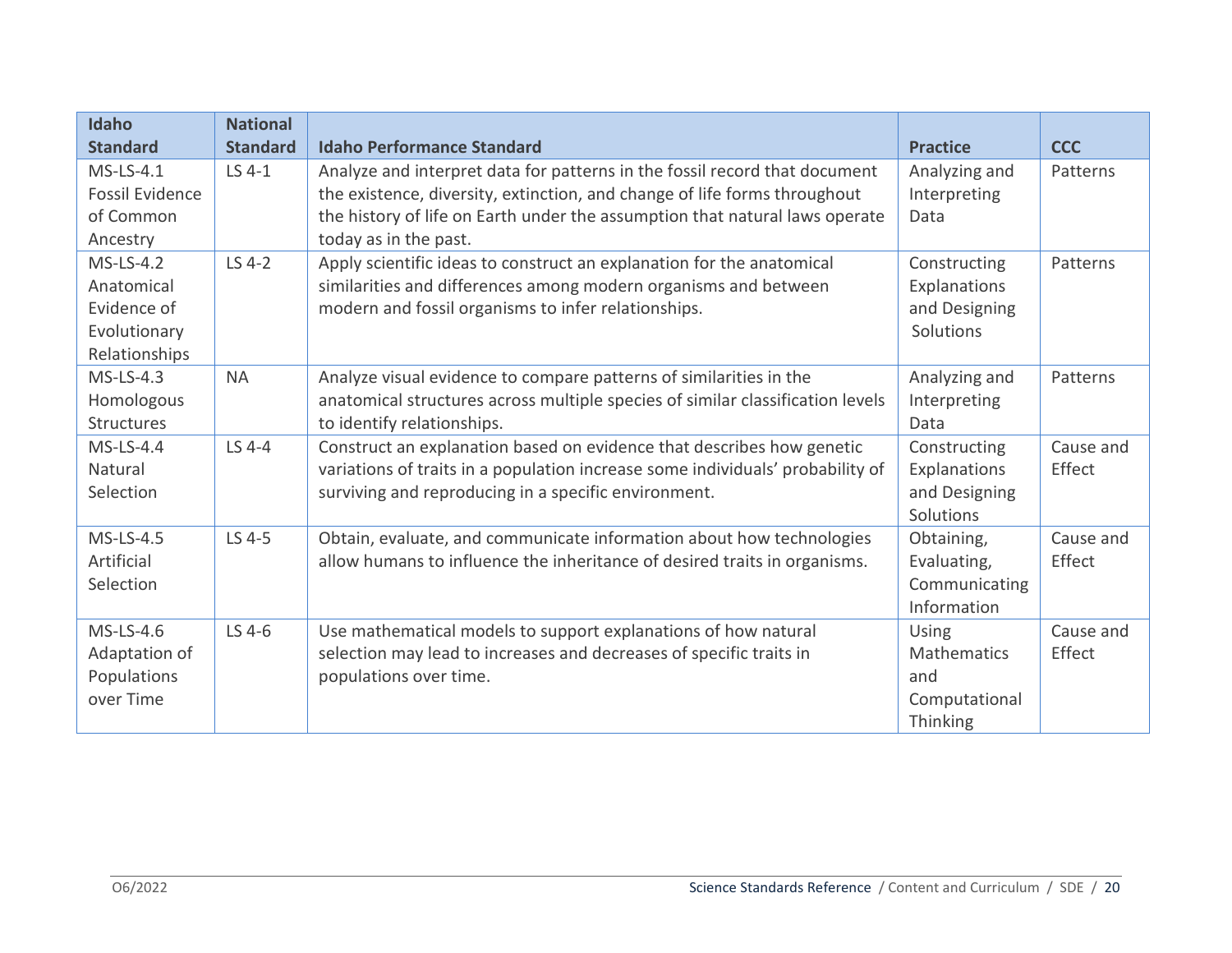# Middle School Earth/Space Science Standards

| Idaho<br><b>Standard</b>                                                    | <b>National</b><br><b>Standard</b> | <b>Idaho Performance Standard</b>                                                                                                                   | <b>Practice</b>                                        | <b>CCC</b>                               |
|-----------------------------------------------------------------------------|------------------------------------|-----------------------------------------------------------------------------------------------------------------------------------------------------|--------------------------------------------------------|------------------------------------------|
| $MS-ESS-1.1$<br>Earth-Sun-                                                  | ESS 1-1                            | Develop and use a model of the Earth-Sun-Moon system to describe the<br>cyclic patterns of lunar phases, eclipses of the Sun and Moon, and seasons. | Developing<br>and Using                                | Patterns                                 |
| Moon<br>System                                                              |                                    |                                                                                                                                                     | Models                                                 |                                          |
| <b>MS-ESS-1.2</b><br>Gravity and<br>Motions in<br>Space                     | <b>ESS 1-2</b>                     | Develop and use a model to describe the role of gravity in the orbital<br>motions within galaxies and the solar system.                             | Developing<br>and Using<br>Models                      | Systems<br>and<br>System<br>Models       |
| <b>MS-ESS-1.3</b><br>Scale<br>Properties in<br>the Solar<br>System          | <b>ESS 1-3</b>                     | Analyze and interpret data to determine scale properties of objects in the<br>solar system.                                                         | Analyzing &<br>Interpreting<br>Data                    | Scale,<br>Proportion,<br>& Quantity      |
| $MS-ESS-1.4$<br>Geologic<br><b>Time Scale</b>                               | <b>ESS 1-4</b>                     | Construct a scientific explanation based on evidence from rock strata for<br>how the geologic time scale is used to analyze Earth's history         | Constructing<br>Explanation,<br>Designing<br>Solutions | Scale,<br>Proportion,<br>and<br>Quantity |
| <b>MS-ESS-2.1</b><br>Cycling of<br>Earth's<br><b>Materials</b>              | <b>ESS 2-1</b>                     | Develop a model to describe the cycling of Earth's materials and the internal<br>and external flows of energy that drive the rock cycle processes.  | Developing<br>and Using<br><b>Models</b>               | Stability<br>and<br>Change               |
| <b>MS-ESS-2.2</b><br>Geoscience<br>Processes at<br>Varying<br><b>Scales</b> | <b>ESS 2-2</b>                     | Construct an explanation based on evidence for how geoscience processes<br>have changed Earth's surface at varying time and spatial scales.         | Constructing<br>Explanation,<br>Designing<br>Solutions | Scale,<br>Proportion,<br>and<br>Quantity |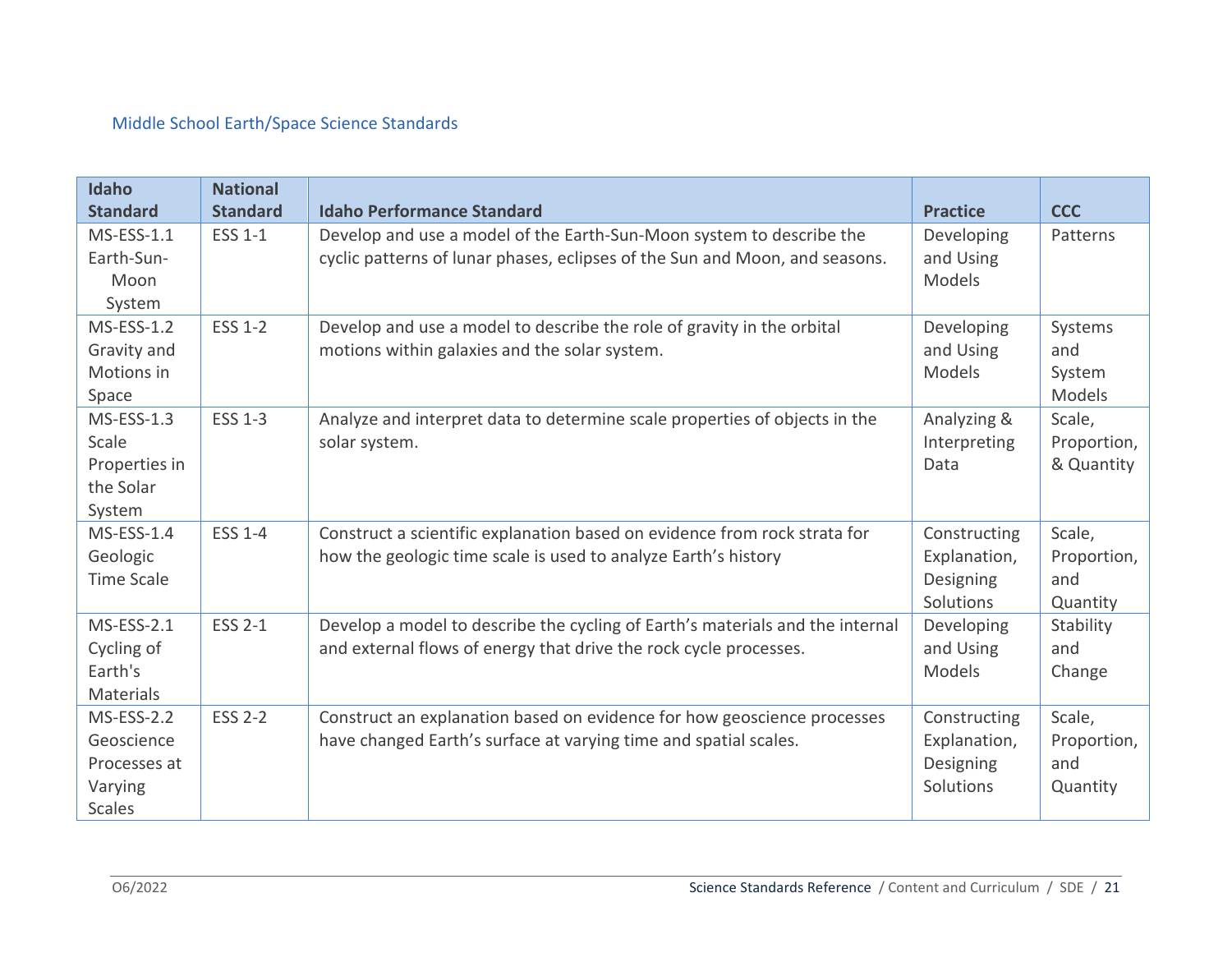| Idaho<br><b>Standard</b>                                                  | <b>National</b><br><b>Standard</b> | <b>Idaho Performance Standard</b>                                                                                                                                                                  | <b>Practice</b>                                        | <b>CCC</b>                         |
|---------------------------------------------------------------------------|------------------------------------|----------------------------------------------------------------------------------------------------------------------------------------------------------------------------------------------------|--------------------------------------------------------|------------------------------------|
| $MS-ESS-2.3$<br>Evidence of<br>Plate<br><b>Tectonics</b>                  | <b>ESS 2-3</b>                     | Analyze and interpret data on the distribution of fossils and rocks,<br>continental shapes, and seafloor structures to provide evidence of the past<br>plate motions.                              | Analyzing &<br>Interpreting<br>Data                    | Patterns                           |
| <b>MS-ESS-2.4</b><br>Cycling of<br>Water<br>Through<br>Earth's<br>Systems | <b>ESS 2-4</b>                     | Develop a model to describe the cycling of water through Earth's systems<br>driven by energy from the Sun and the force of gravity.                                                                | Developing<br>and Using<br><b>Models</b>               | Energy and<br>Matter               |
| <b>MS-ESS-2.5</b><br>Interacting<br>Air Masses<br>and Weather             | <b>ESS 2-5</b>                     | Collect data to provide evidence for how the motions and complex<br>interactions of air masses results in changes in weather conditions.                                                           | Planning &<br>Carrying Out<br>Investigations           | Cause and<br>Effect                |
| <b>MS-ESS-2.6</b><br>Atmospheric<br>and Oceanic<br>Circulation            | <b>ESS 2-6</b>                     | Develop and use a model to describe how unequal heating and rotation of<br>the Earth cause patterns of atmospheric and oceanic circulation that<br>determine regional climates.                    | Developing<br>and Using<br>Models                      | Systems<br>and<br>System<br>Models |
| $MS-ESS-3.1$<br>Uneven<br>Distribution<br>of Earth's<br>Resources         | <b>ESS 3-1</b>                     | Construct a scientific explanation based on evidence for how Earth's<br>mineral, energy, and groundwater resources are unevenly distributed as a<br>result of past and current geologic processes. | Constructing<br>Explanation,<br>Designing<br>Solutions | Cause and<br>Effect                |
| <b>MS-ESS-3.2</b><br>Natural<br>Hazards                                   | <b>ESS 3-2</b>                     | Analyze and interpret data on natural hazards to forecast future<br>catastrophic events to mitigate their effects.                                                                                 | Analyzing &<br>Interpreting<br>Data                    | Patterns                           |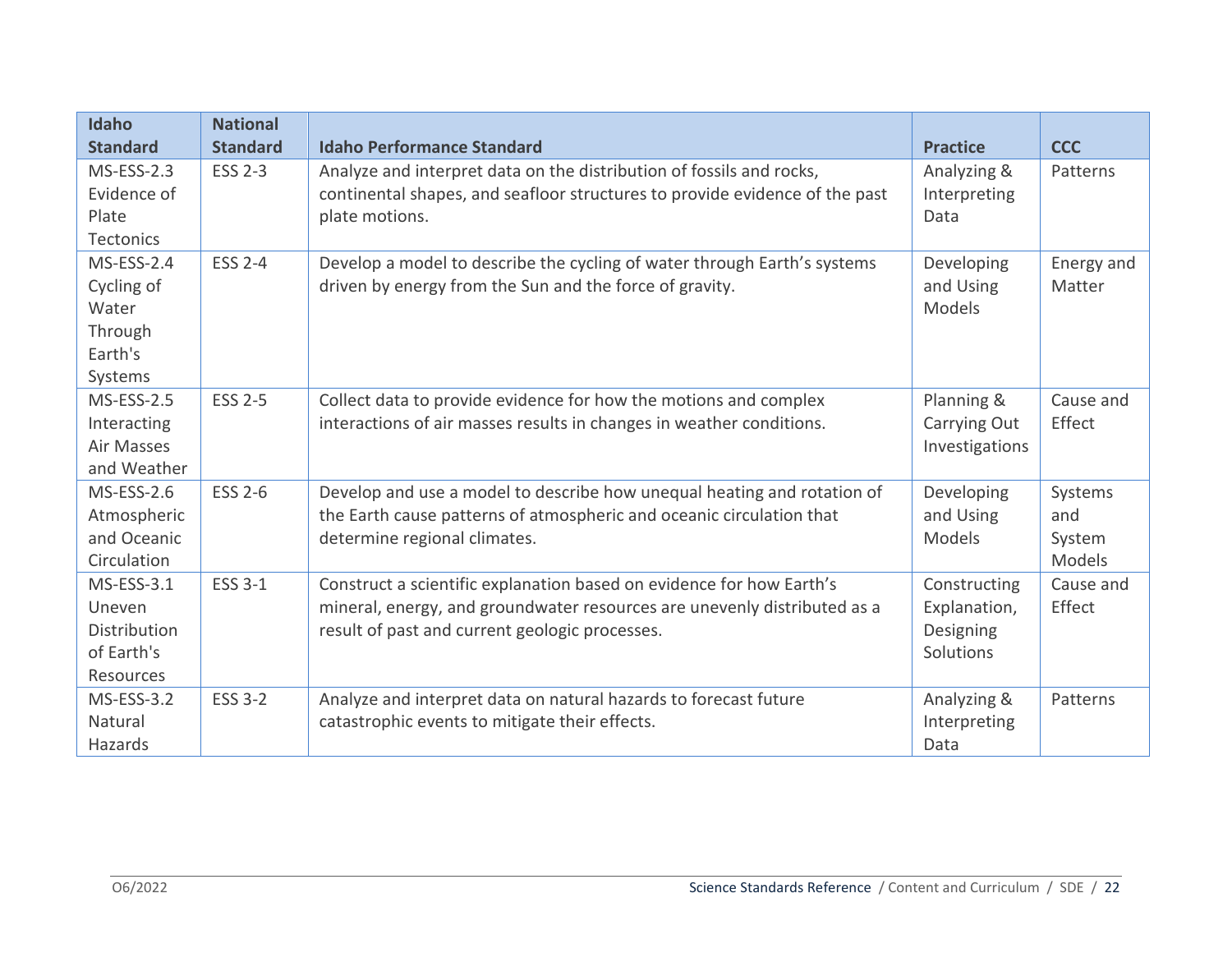| Idaho           | <b>National</b> |                                                                             |                 |            |
|-----------------|-----------------|-----------------------------------------------------------------------------|-----------------|------------|
| <b>Standard</b> | <b>Standard</b> | <b>Idaho Performance Standard</b>                                           | <b>Practice</b> | <b>CCC</b> |
| MS-ESS-3.3      | <b>ESS 3-3</b>  | Apply scientific practices to design a method for monitoring human activity | Constructing    | Cause and  |
| <b>Human</b>    |                 | and increasing beneficial human influences on the environment.              | Explanation,    | Effect     |
| Impact on       |                 |                                                                             | Designing       |            |
| the             |                 |                                                                             | Solutions       |            |
| Environment     |                 |                                                                             |                 |            |
| $MS-ESS-3.4$    | <b>ESS 3-4</b>  | Construct an argument based on evidence for how changes in human            | Engaging in     | Cause and  |
| Human           |                 | population and per-capita consumption of natural resources positively and   | Argument        | Effect     |
| Consumption     |                 | negatively affect Earth's systems.                                          | from            |            |
| of Natural      |                 |                                                                             | Evidence        |            |
| Resources       |                 |                                                                             |                 |            |
| $MS-ESS-3.5$    | <b>ESS 3-5</b>  | Ask questions to interpret evidence of the factors that cause climate       | Asking          | Stability  |
| Climate         |                 | variability throughout Earth's history.                                     | Questions       | and        |
| Variability     |                 |                                                                             | and Defining    | Change     |
|                 |                 |                                                                             | Problems        |            |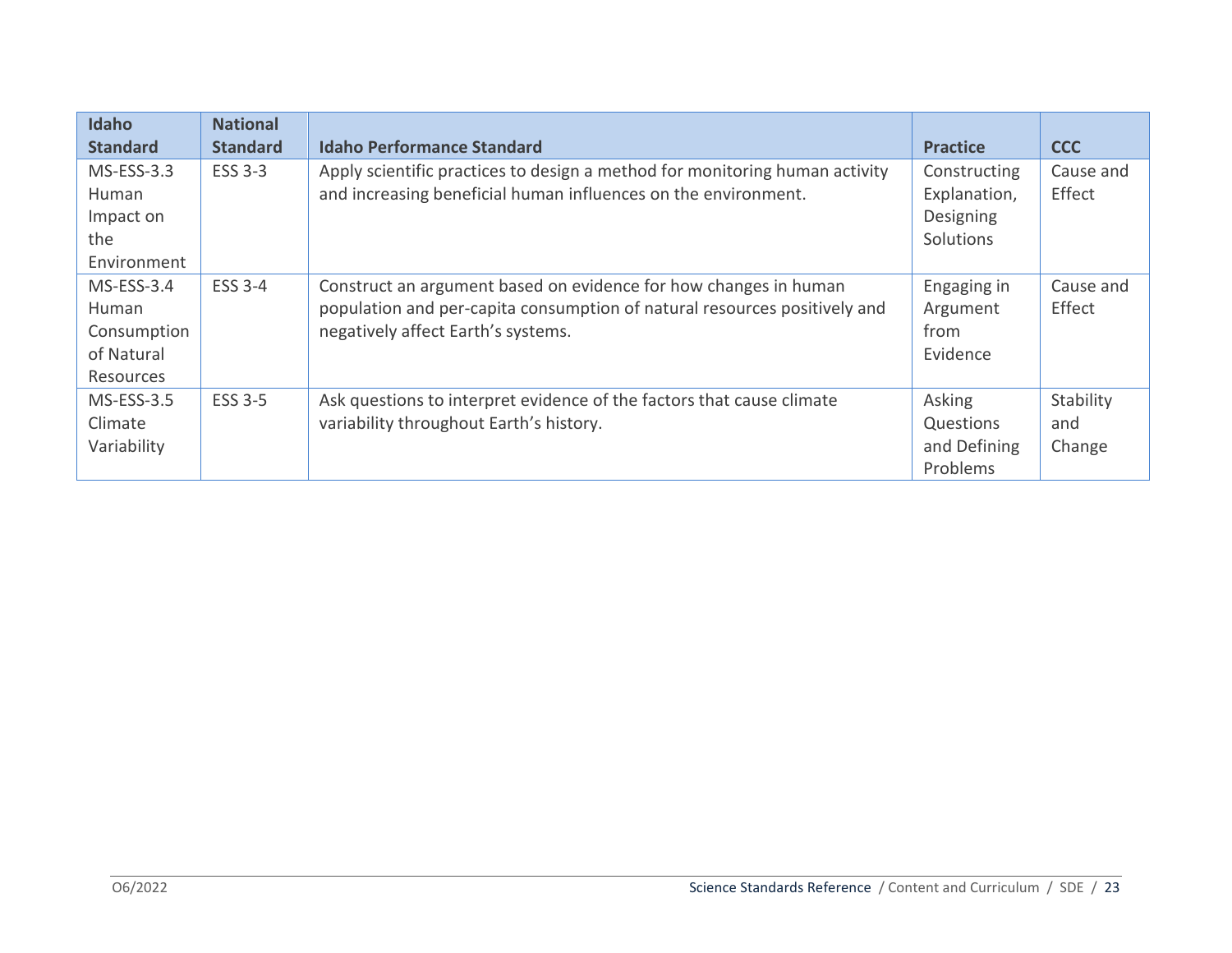# High School Physical Science-Chemistry Standards

| Idaho                           | <b>National</b><br><b>Standard</b> | <b>Idaho Performance Standard</b>                                                                 |                     |                |
|---------------------------------|------------------------------------|---------------------------------------------------------------------------------------------------|---------------------|----------------|
| <b>Standard</b><br>$HS-PSC-1.1$ | <b>NA</b>                          |                                                                                                   | <b>Practice</b>     | <b>CCC</b>     |
| Atomic                          |                                    | Develop models to describe the atomic composition of simple molecules and<br>extended structures. | Developing and      | Structure<br>& |
| Structure                       |                                    |                                                                                                   | <b>Using Models</b> | Function       |
| <b>HS-PSC-1.2</b>               | <b>PS 1-1</b>                      | Use the periodic table as a model to predict the relative properties of                           | Developing and      | Patterns       |
| Valence                         |                                    | elements based on the patterns of electrons in the outermost energy level of                      | <b>Using Models</b> |                |
| Electrons                       |                                    | atoms.                                                                                            |                     |                |
| and                             |                                    |                                                                                                   |                     |                |
| Properties of                   |                                    |                                                                                                   |                     |                |
| Elements                        |                                    |                                                                                                   |                     |                |
| $HS-PSC-1.3$                    | <b>PS 1-3</b>                      | Plan and conduct an investigation to gather evidence to compare the                               | Planning and        | Patterns       |
| Electrical                      |                                    | structure of substances at the bulk scale to infer the strength of electrostatic                  | Carrying Out        |                |
| Forces and                      |                                    | forces between particles.                                                                         | Investigations      |                |
| <b>Bulk Scale</b>               |                                    |                                                                                                   |                     |                |
| Structure                       |                                    |                                                                                                   |                     |                |
| $HS-PSC-1.4$                    | <b>PS 1-8</b>                      | Develop models to illustrate the changes in the composition of the nucleus of                     | Developing and      | Energy         |
| Fission,                        |                                    | the atom and the energy released during the processes of fission, fusion, and                     | <b>Using Models</b> | and            |
| Fusion, &                       |                                    | the various modes of radioactive decay.                                                           |                     | Matter         |
| Radioactive                     |                                    |                                                                                                   |                     |                |
| Decay                           |                                    |                                                                                                   |                     |                |
| <b>HS-PSC-1.5</b>               | <b>PS 2-6</b>                      | Communicate scientific and technical information about why the molecular-                         | Obtaining,          | Structure      |
| Molecular-                      |                                    | level structure is important in the functioning of designed materials.                            | Evaluating, and     | and            |
| Level                           |                                    |                                                                                                   | Communicating       | Function       |
| Structure of                    |                                    |                                                                                                   | Information         |                |
|                                 |                                    |                                                                                                   |                     |                |
| Designed<br>Materials           |                                    |                                                                                                   |                     |                |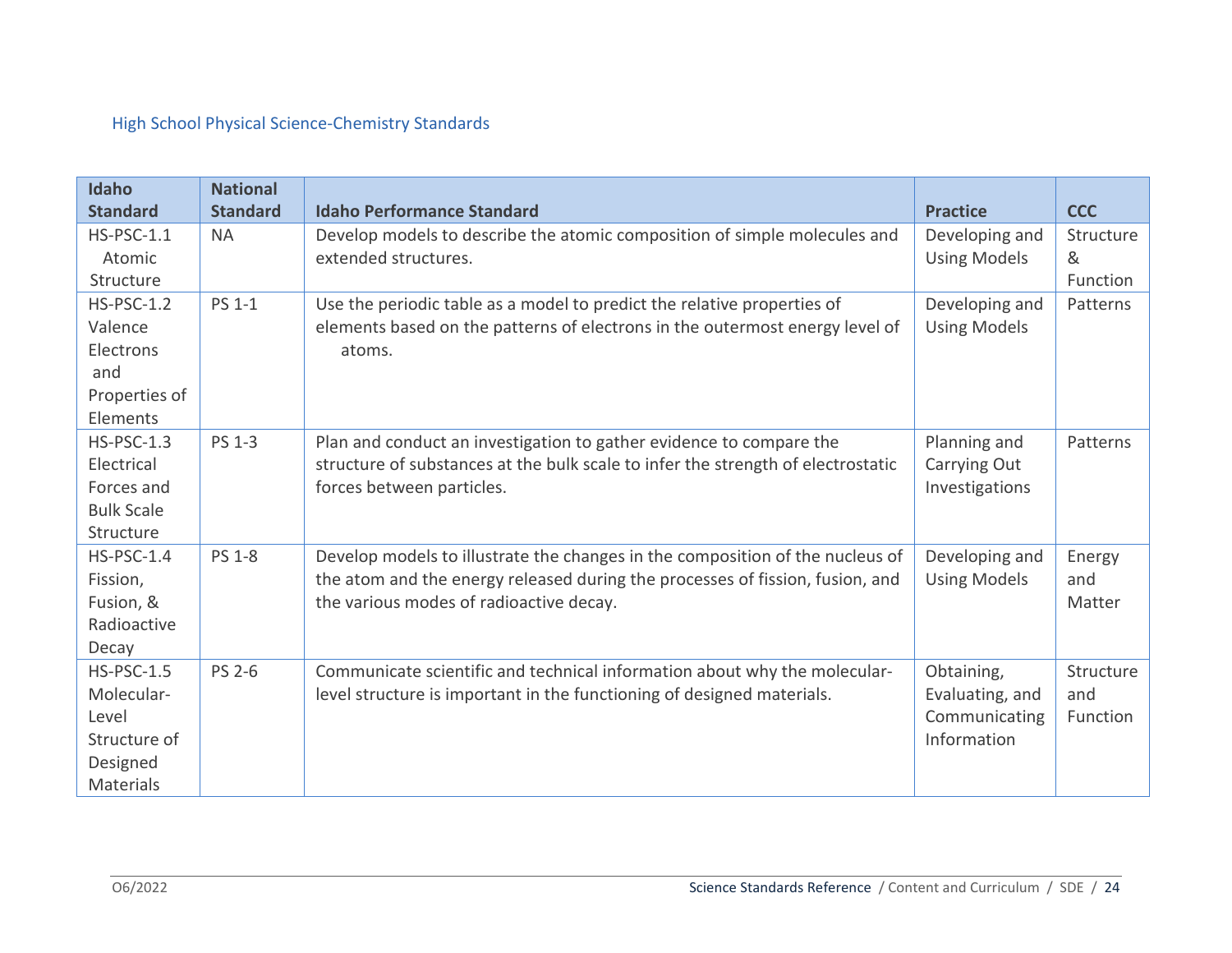| <b>Idaho</b>      | <b>National</b> |                                                                              |                      |                         |
|-------------------|-----------------|------------------------------------------------------------------------------|----------------------|-------------------------|
| <b>Standard</b>   | <b>Standard</b> | <b>Idaho Performance Standard</b>                                            | <b>Practice</b>      | <b>CCC</b>              |
| $HS-PSC-2.1$      | <b>PS 1-2</b>   | Construct and revise an explanation for the outcome of a simple chemical     | Constructing         | Patterns                |
| Chemical          |                 | reaction based on the outermost electron states of atoms, trends in the      | Explanations         |                         |
| Reactions         |                 | periodic table, and knowledge of the patterns of chemical properties.        |                      |                         |
| <b>HS-PSC-2.2</b> | <b>PS 1-4</b>   | Develop a model to illustrate that the energy transferred during an          | Developing and       | Energy                  |
| Thermal           |                 | exothermic or endothermic chemical reaction is based on the bond energy      | <b>Using Models</b>  | and                     |
| Energy and        |                 | difference between bonds broken (absorption of energy) and bonds formed      |                      | Matter                  |
| Particle          |                 | (release of energy).                                                         |                      |                         |
| Motion            |                 |                                                                              |                      |                         |
| $HS-PSC-2.3$      | <b>PS 1-5</b>   | Apply scientific principles and evidence to provide an explanation about the | Constructing         | Patterns                |
| Collision         |                 | effects of changing the temperature or concentration of the reacting         | Explanations         |                         |
| Theory and        |                 | particles on the rate at which a reaction occurs.                            |                      |                         |
| Rates of          |                 |                                                                              |                      |                         |
| Reaction          |                 |                                                                              |                      |                         |
| <b>HS-PSC-2.4</b> | <b>PS 1-7</b>   | Use mathematical representations to support the claim that the number and    | Using                | Energy                  |
| Conservation      |                 | type of atoms, and therefore mass, are conserved during a chemical           | Mathematics &        | and                     |
| of Mass           |                 | reaction.                                                                    | Computational        | Matter                  |
|                   |                 |                                                                              | Thinking             |                         |
| $HS-PSC-3.1$      | <b>PS 4-3</b>   | Ask questions to clarify the idea that electromagnetic radiation can be      | Asking               | Systems                 |
| Wave-<br>Particle |                 | described either by a wave model or a particle model.                        | Questions,           | and                     |
| Duality of        |                 |                                                                              | Defining<br>Problems | System<br><b>Models</b> |
| <b>EM</b>         |                 |                                                                              |                      |                         |
| Radiation         |                 |                                                                              |                      |                         |
| <b>HS-PSC-3.2</b> | PS 3-1          | Create a computational model to calculate the change in the energy of one    | Using                | Systems                 |
| Energy            |                 | component in a system when the change in energy of the other                 | Mathematics          | and                     |
| Change in         |                 | component(s) and energy flows in and out of the system are known.            | and                  | System                  |
| Components        |                 |                                                                              | Computational        | Models                  |
| of a System       |                 |                                                                              | Thinking             |                         |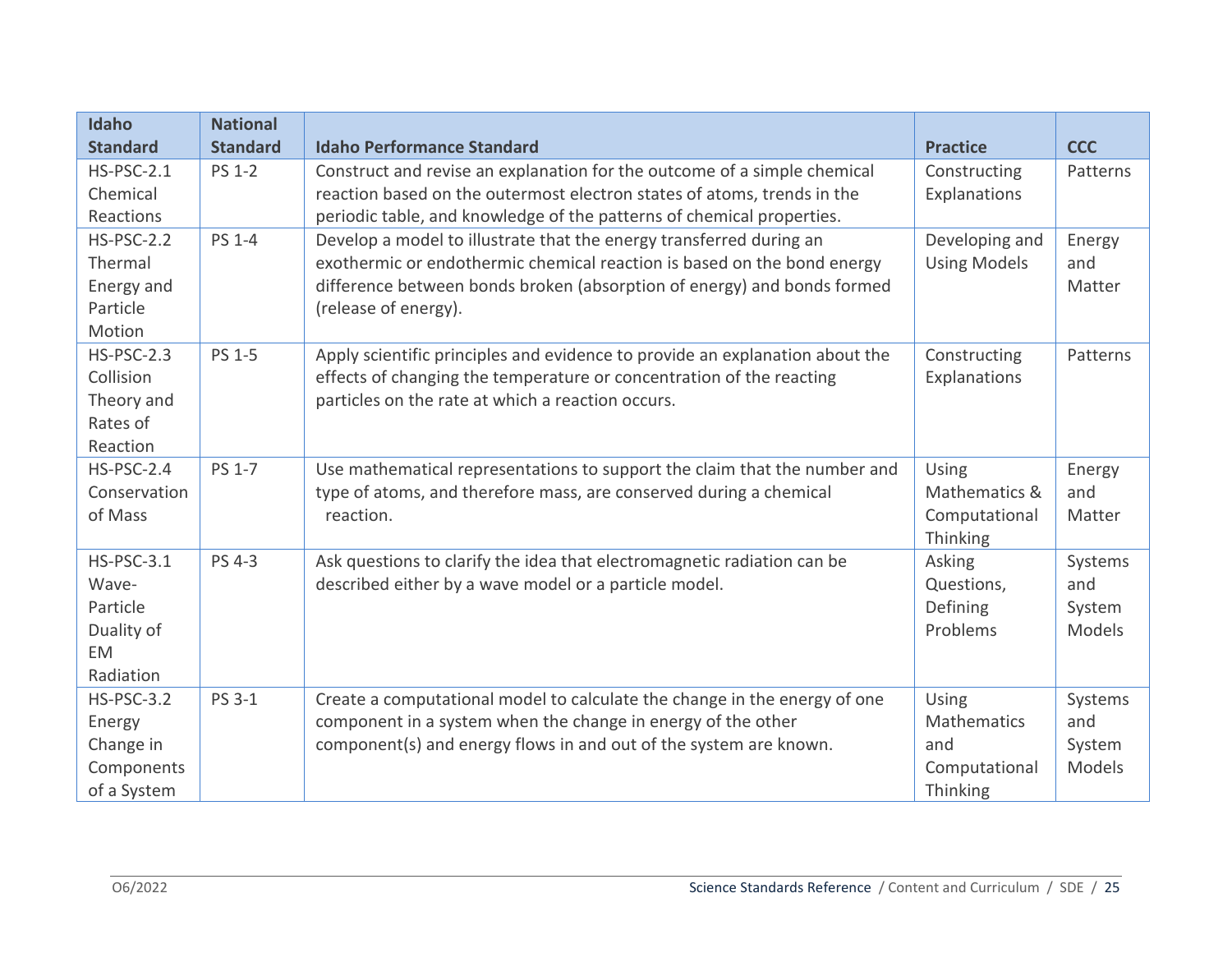| Idaho<br><b>Standard</b>                                                                  | <b>National</b><br><b>Standard</b> | <b>Idaho Performance Standard</b>                                                                                                                                                                                                                                                                       | <b>Practice</b>                       | <b>CCC</b>              |
|-------------------------------------------------------------------------------------------|------------------------------------|---------------------------------------------------------------------------------------------------------------------------------------------------------------------------------------------------------------------------------------------------------------------------------------------------------|---------------------------------------|-------------------------|
| $HS-PSC-3.3$<br>Macroscopic<br><b>Energy Due</b><br>to Particle<br>Position and<br>Motion | <b>PS 3-2</b>                      | Develop and use models to illustrate that energy at the macroscopic scale<br>can be accounted for as a combination of energy associated with the<br>motions of particles (objects) and energy associated with the relative<br>positions of particles (objects).                                         | Developing and<br><b>Using Models</b> | Energy<br>and<br>Matter |
| $HS-PSC-3.4*$<br>Energy<br>Conversion<br>Device<br>Design                                 | <b>PS 3-3</b>                      | Design, build, and refine a device that works within given constraints to<br>convert one form of energy into another form of energy. --- OPTIONAL                                                                                                                                                       | Designing<br>Solutions                | Energy<br>and<br>Matter |
| <b>HS-PSC-3.5</b><br>Energy<br>Change Due<br>to<br>Interacting<br>Fields                  | <b>PS 3-5</b>                      | Plan and conduct an investigation to provide evidence that the transfer of<br>thermal energy when two components of different temperature are<br>combined within a closed system results in a more uniform energy<br>distribution among the components in the system (second law of<br>thermodynamics). | Developing and<br><b>Using Models</b> | Cause<br>and<br>Effect  |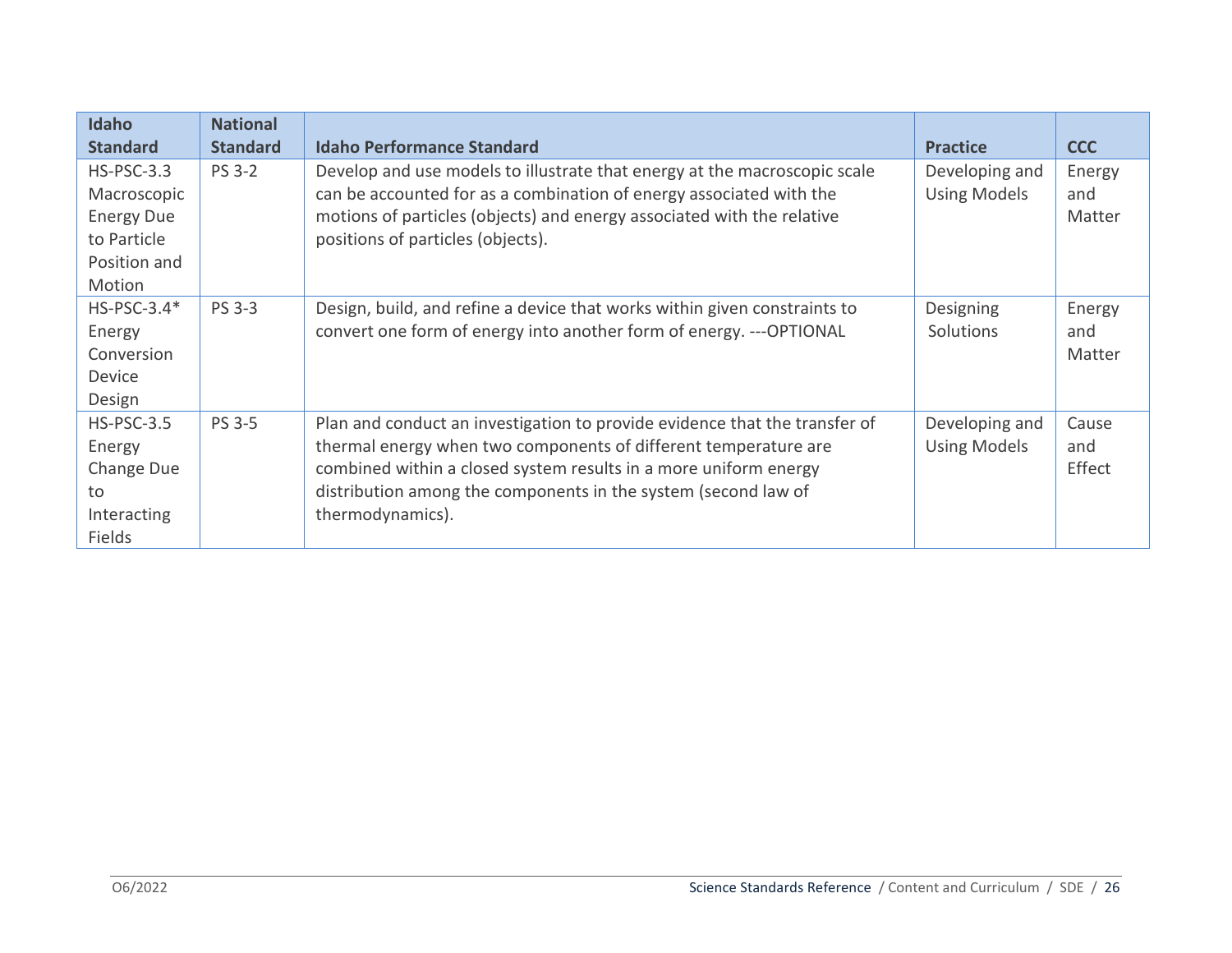# High School Physical Science-Physics Standards

| <b>Idaho Standard</b>   | <b>National</b><br><b>Standard</b> | <b>Idaho Performance Standard</b>                                           | <b>Practice</b> | <b>CCC</b> |
|-------------------------|------------------------------------|-----------------------------------------------------------------------------|-----------------|------------|
| $HS-PSP-1.1$            | <b>PS 2-1</b>                      |                                                                             |                 |            |
|                         |                                    | Analyze data to support the claim that Newton's second law of motion        | Analyzing and   | Cause      |
| Newton's                |                                    | describes the mathematical relationship among the net force on a            | Interpreting    | and        |
| Second Law of           |                                    | macroscopic object, its mass, and its acceleration.                         | Data            | Effect     |
| Motion                  |                                    |                                                                             |                 |            |
| $HS-PSP-1.2$            | <b>PS 2-2</b>                      | Use mathematical representations to support the claim that the total        | <b>Using</b>    | Systems    |
| Conservation of         |                                    | momentum of a system of objects is conserved when there is no net force     | Mathematics     | and        |
| Momentum                |                                    | on the system                                                               | and             | System     |
|                         |                                    |                                                                             | Computational   | Models     |
|                         |                                    |                                                                             | Thinking        |            |
| $HS-PSP-1.3$            | <b>PS 2-3</b>                      | Apply scientific and engineering ideas to design, evaluate, and refine a    | Designing       | Cause      |
| <b>Reducing Force</b>   |                                    | device that minimizes the force on a macroscopic object during a collision. | Solutions       | and        |
| in Collisions           |                                    |                                                                             |                 | Effect     |
| Device                  |                                    |                                                                             |                 |            |
| $HS-PSP-1.4$            | <b>PS 2-4</b>                      | Use mathematical representations of Newton's Law of Gravitation and         | <b>Using</b>    | Patterns   |
| Gravitational           |                                    | Coulomb's Law to describe and predict the gravitational and electrostatic   | Mathematics     |            |
| and Electrostatic       |                                    | forces between objects.                                                     | and             |            |
| Forces                  |                                    |                                                                             | Computational   |            |
|                         |                                    |                                                                             |                 |            |
|                         |                                    |                                                                             | Thinking        |            |
| $HS-PSP-1.5$            | <b>PS 2-5</b>                      | Plan and conduct an investigation to provide evidence that an electric      | Planning and    | Cause      |
| <b>Electric Current</b> |                                    | current can produce a magnetic field and that a changing magnetic field     | Carrying Out    | and        |
| and Magnetic            |                                    | can produce an electric current.                                            | Investigations  | Effect     |
| <b>Fields</b>           |                                    |                                                                             |                 |            |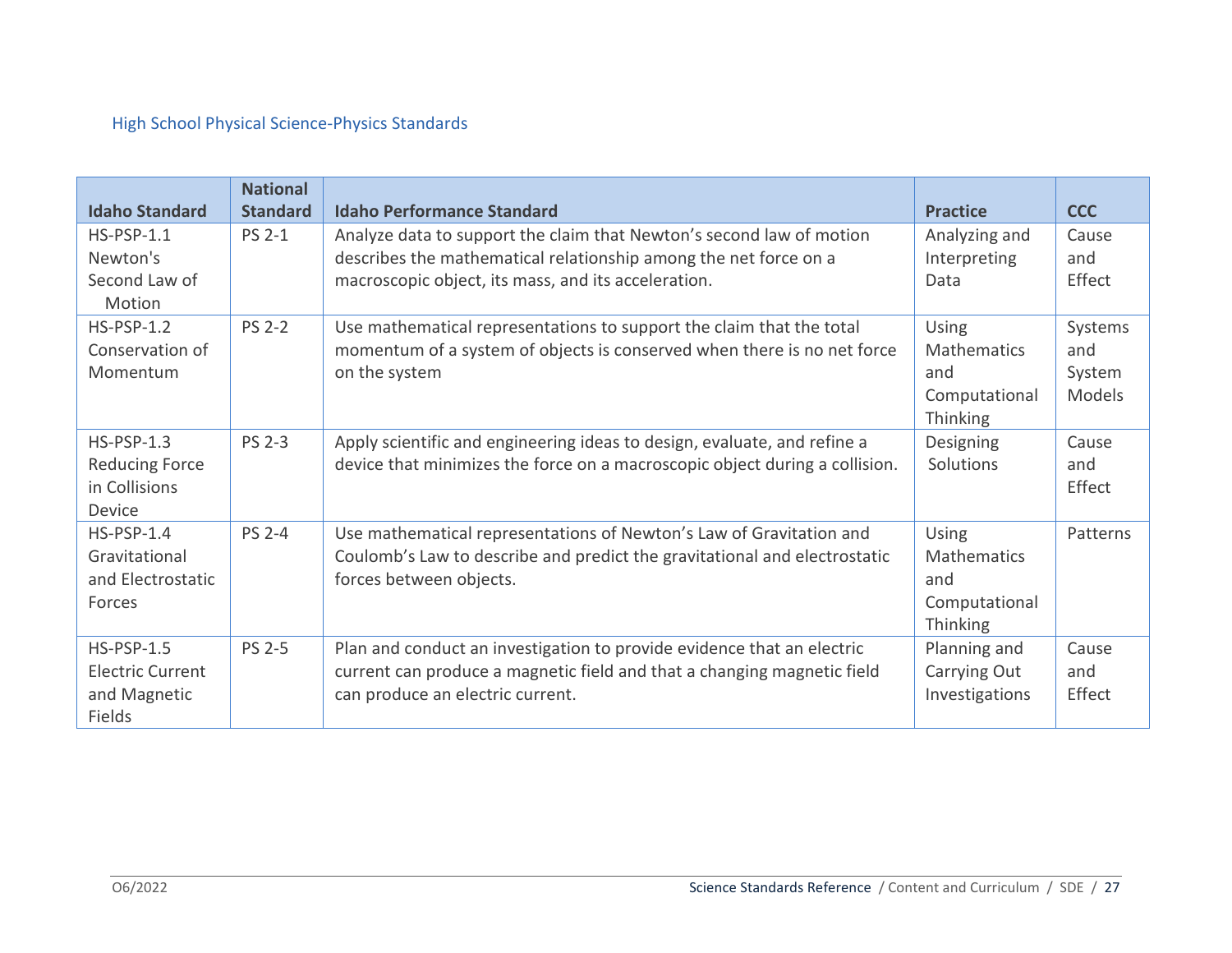|                                                                                                               | <b>National</b>                  |                                                                                                                                                                                                                                                                                                         |                                                                                  |                                            |
|---------------------------------------------------------------------------------------------------------------|----------------------------------|---------------------------------------------------------------------------------------------------------------------------------------------------------------------------------------------------------------------------------------------------------------------------------------------------------|----------------------------------------------------------------------------------|--------------------------------------------|
| <b>Idaho Standard</b><br><b>HS-PSP-1.6</b><br>Molecular-Level<br>Structure of<br>Designed<br><b>Materials</b> | <b>Standard</b><br><b>PS 2-6</b> | <b>Idaho Performance Standard</b><br>Communicate scientific and technical information about why the<br>molecular-level structure is important in the functioning of designed<br>materials.                                                                                                              | <b>Practice</b><br>Obtaining,<br>Evaluating, and<br>Communicating<br>Information | <b>CCC</b><br>Structure<br>and<br>Function |
| <b>HS-PSP-2.1</b><br><b>Energy Change</b><br>in Components<br>of a System                                     | <b>PS 3-1</b>                    | Create a computational model to calculate the change in the energy of<br>one component in a system when the change in energy of the other<br>component(s) and energy flows in and out of the system are known.                                                                                          | Using<br>Mathematics<br>and<br>Computational<br>Thinking                         | Systems<br>and<br>System<br>Models         |
| $HS-PSP-2.2$<br>Macroscopic<br><b>Energy Due to</b><br><b>Particle Position</b><br>and Motion                 | <b>PS 3-2</b>                    | Develop and use models to illustrate that energy at the macroscopic scale<br>can be accounted for as a combination of energy associated with the<br>motions of particles (objects) and energy associated with the relative<br>positions of particles (objects).                                         | Developing and<br><b>Using Models</b>                                            | Energy<br>and<br>Matter                    |
| <b>HS-PSP-2.3</b><br>Energy<br>Conversion<br>Device Design                                                    | <b>PS 3-3</b>                    | Design, build, and refine a device that works within given constraints to<br>convert one form of energy into another form of energy.                                                                                                                                                                    | Designing<br>Solutions                                                           | Energy<br>and<br>Matter                    |
| $HS-PSP-2.4$<br>The Second Law<br>of<br>Thermodynamics                                                        | <b>PS 3-4</b>                    | Plan and conduct an investigation to provide evidence that the transfer of<br>thermal energy when two components of different temperature are<br>combined within a closed system results in a more uniform energy<br>distribution among the components in the system (second law of<br>thermodynamics). | Planning and<br>Carrying Out<br>Investigations                                   | Systems<br>and<br>System<br>Models         |
| <b>HS-PSP-2.5</b><br><b>Energy Change</b><br>Due to<br><b>Interacting Fields</b>                              | <b>PS 3-5</b>                    | Develop and use a model of two objects interacting through electric or<br>magnetic fields to illustrate the forces between objects and the changes in<br>energy of the objects due to the interaction.                                                                                                  | Developing and<br><b>Using Models</b>                                            | Cause<br>and<br>Effect                     |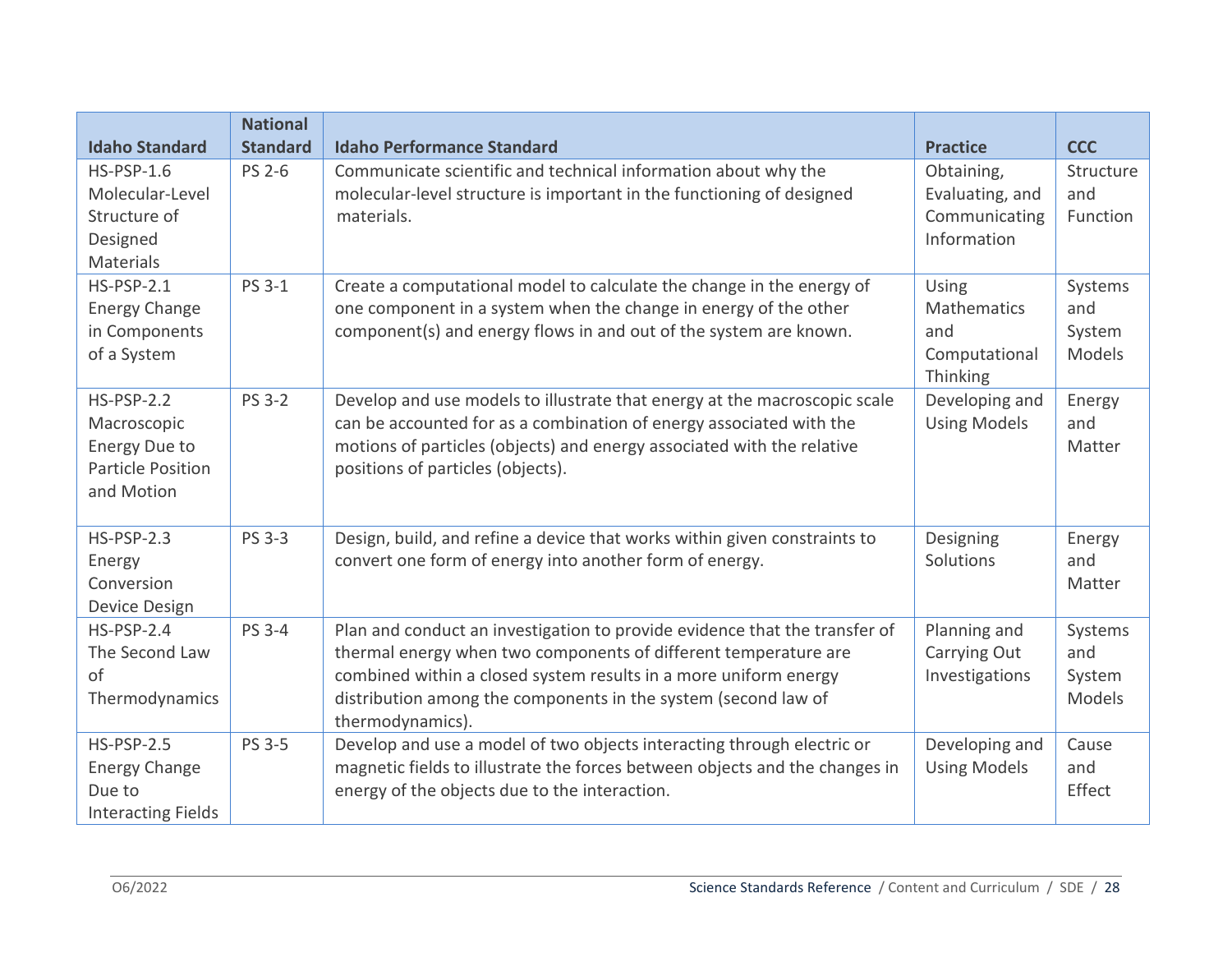|                        | <b>National</b> |                                                                               |                 |               |
|------------------------|-----------------|-------------------------------------------------------------------------------|-----------------|---------------|
| <b>Idaho Standard</b>  | <b>Standard</b> | <b>Idaho Performance Standard</b>                                             | <b>Practice</b> | <b>CCC</b>    |
| $HS-PSP-3.1$           | <b>PS 4-1</b>   | Use mathematical representations to support a claim regarding                 | Using           | Cause         |
| <b>Wave Properties</b> |                 | relationships among the frequency, wavelength, and speed of waves             | Mathematics     | and           |
| in Various Media       |                 | traveling in various media.                                                   | and             | Effect        |
|                        |                 |                                                                               | Computational   |               |
|                        |                 |                                                                               | Thinking        |               |
| $HS-PSP-3.2$           | <b>PS 4-2</b>   | Evaluate questions about the advantages of using digital transmission and     | Asking          | Stability     |
| Digital                |                 | storage of information.                                                       | Questions       | and           |
| Transmission           |                 |                                                                               |                 | Change        |
| and Storage of         |                 |                                                                               |                 |               |
| Information            |                 |                                                                               |                 |               |
| $HS-PSP-3.3$           | <b>PS 4-3</b>   | Evaluate the claims, evidence, and reasoning behind the idea that             | Engaging in     | Systems       |
| Wave-Particle          |                 | electromagnetic radiation can be described either by a wave model or a        | Argument from   | and           |
| Duality of             |                 | particle model, and that for some situations one model is more useful than    | Evidence        | System        |
| Electromagnetic        |                 | the other.                                                                    |                 | <b>Models</b> |
| Radiation              |                 |                                                                               |                 |               |
| $HS-PSP-3.4$           | <b>PS 4-4</b>   | Evaluate the validity and reliability of claims in published materials of the | Obtaining,      | Cause         |
| Absorption of          |                 | effects that different frequencies of electromagnetic radiation have when     | Evaluating, and | and           |
| Electromagnetic        |                 | absorbed by matter.                                                           | Communicating   | Effect        |
| Radiation              |                 |                                                                               | Information     |               |
| $HS-PSP-3.5$           | <b>PS 4-5</b>   | Communicate technical information about how some technological                | Obtaining,      | Cause         |
| Waves &                |                 | devices use the principles of wave behavior and wave interactions with        | Evaluating, and | and           |
| Information            |                 | matter to transmit and capture information and energy.                        | Communicating   | Effect        |
| Technology             |                 |                                                                               | Information     |               |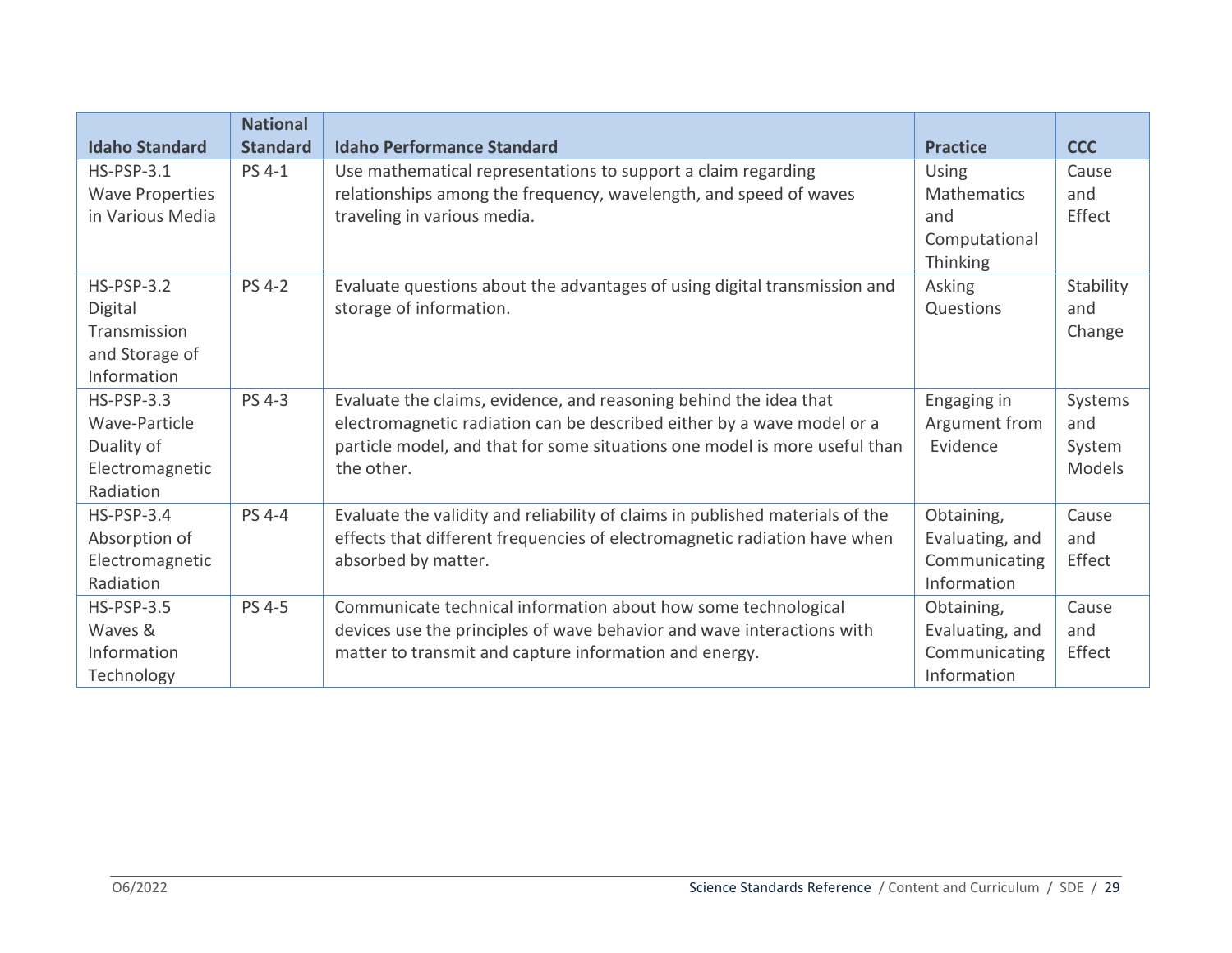# High School Life Science Standards

| Idaho               | <b>National</b> |                                                                           |                     |            |
|---------------------|-----------------|---------------------------------------------------------------------------|---------------------|------------|
| <b>Standard</b>     | <b>Standard</b> | <b>Idaho Performance Standard</b>                                         | <b>Practice</b>     | <b>CCC</b> |
| $HS$ -LS-1.1        | LS 1-1          | Construct an explanation based on evidence for how the structure of DNA   | Constructing        | Structure  |
| DNA, Genes,         |                 | determines the structure of proteins which carry out the essential        | Explanations        | and        |
| and Proteins        |                 | functions of life through systems of specialized cells.                   | and Designing       | Function   |
|                     |                 |                                                                           | Solutions           |            |
| $HS$ -LS-1.2        | LS 1-2          | Develop and use a model to illustrate the hierarchical organization of    | Developing and      | Systems    |
| Interacting         |                 | interacting systems that provide specific functions within multicellular  | <b>Using Models</b> | and        |
| <b>Body Systems</b> |                 | organisms.                                                                |                     | System     |
|                     |                 |                                                                           |                     | Models     |
| $HS$ -LS-1.3        | LS 1-3          | Plan and conduct an investigation to provide evidence that feedback       | Planning and        | Stability  |
| Feedback            |                 | mechanisms maintain homeostasis.                                          | Carrying Out        | and        |
| Mechanisms          |                 |                                                                           | Investigations      | Change     |
| and                 |                 |                                                                           |                     |            |
| Homeostasis         |                 |                                                                           |                     |            |
| $HS$ -LS-1.4        | LS 1-4          | Use a model to illustrate the role of cellular division (mitosis) and     | Developing and      | Systems    |
| Cellular            |                 | differentiation in producing and maintaining complex organisms.           | <b>Using Models</b> | and        |
| Division and        |                 |                                                                           |                     | System     |
| Differentiation     |                 |                                                                           |                     | Models     |
| $HS$ -LS-1.5        | LS 1-5          | Use a model to illustrate how photosynthesis transforms light energy into | Developing and      | Energy and |
| Photosynthesis      |                 | stored chemical energy.                                                   | <b>Using Models</b> | Matter     |
| and Energy          |                 |                                                                           |                     |            |
| Transformation      |                 |                                                                           |                     |            |
| $HS$ -LS-1.6        | LS 1-6          | Construct an explanation based on evidence for how carbon, hydrogen,      | Constructing        | Energy and |
| Formation of        |                 | and oxygen from sugar molecules may combine with other elements to        | Explanations        | Matter     |
| Carbon-Based        |                 | form amino acids and/or other large carbon-based molecules.               | and Designing       |            |
| Molecules           |                 |                                                                           | Solutions           |            |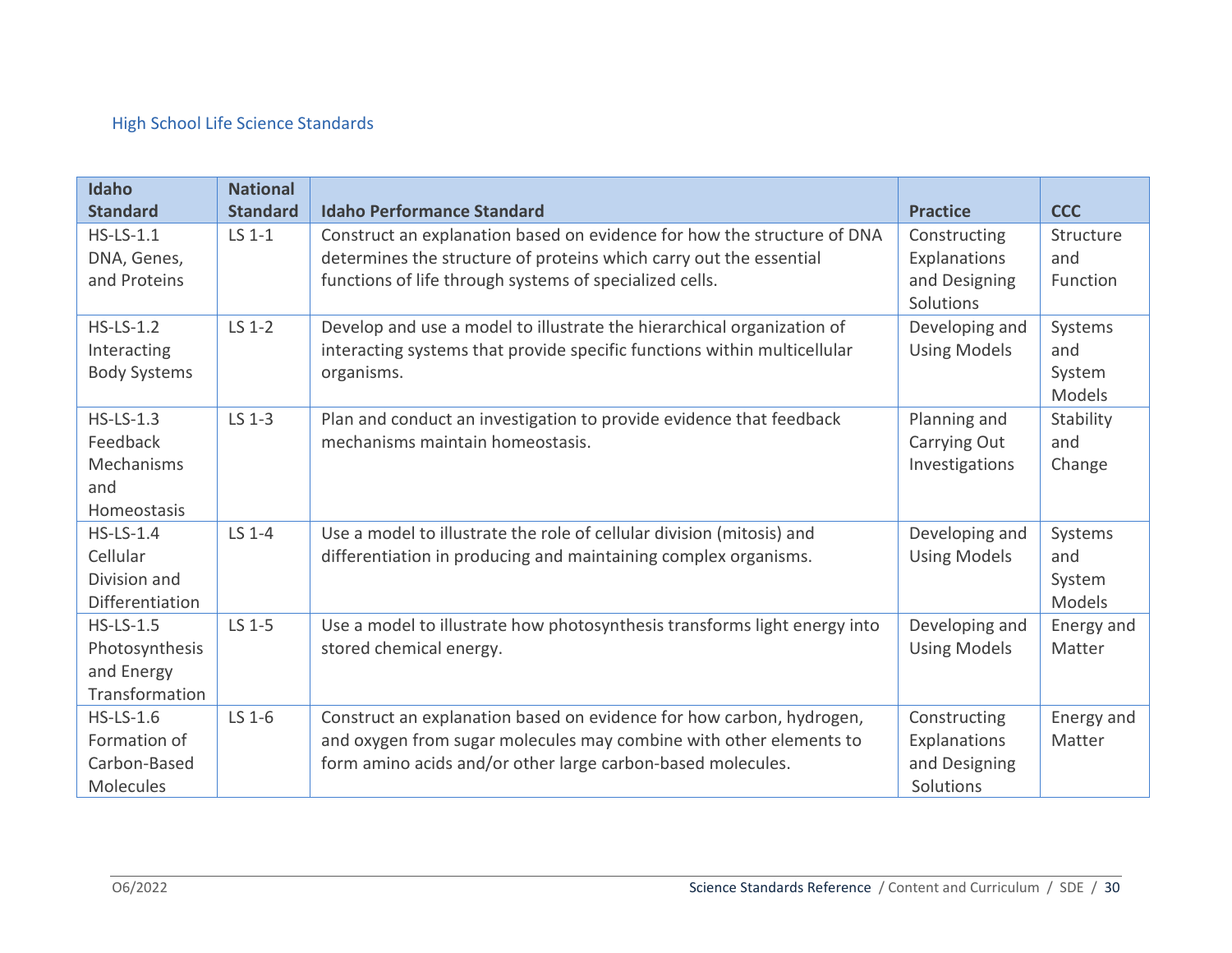| Idaho            | <b>National</b> |                                                                              |                     |             |
|------------------|-----------------|------------------------------------------------------------------------------|---------------------|-------------|
| <b>Standard</b>  | <b>Standard</b> | <b>Idaho Performance Standard</b>                                            | <b>Practice</b>     | <b>CCC</b>  |
| $HS$ -LS-1.7     | LS 1-7          | Use a model to illustrate that cellular respiration is a chemical process    | Developing and      | Energy and  |
| Cellular         |                 | whereby the bonds of food molecules and oxygen molecules are broken          | <b>Using Models</b> | Matter      |
| Respiration      |                 | and the bonds in new compounds are formed, resulting in a net transfer       |                     |             |
| and Energy       |                 | of energy.                                                                   |                     |             |
| Transfer         |                 |                                                                              |                     |             |
| $HS$ -LS-2.1     | $LS$ 2-1        | Use mathematical and/or computational representations to support             | Using               | Scale,      |
| Carrying         |                 | explanations of factors that affect carrying capacity of ecosystems at       | Mathematics,        | Proportion, |
| Capacity of      |                 | different scales.                                                            | Computational       | and         |
| Ecosystems       |                 |                                                                              | Thinking            | Quantity    |
| $HS$ -LS-2.2     | LS 2-2          | Use mathematical representations to support explanations that biotic and     | Using               | Scale,      |
| Biodiversity     |                 | abiotic factors affect biodiversity at different scales within an ecosystem. | Mathematics,        | Proportion, |
| and              |                 |                                                                              | Computational       | and         |
| Populations in   |                 |                                                                              | Thinking            | Quantity    |
| Ecosystems       |                 |                                                                              |                     |             |
| $HS$ -LS-2.3     | LS 2-3          | Construct an explanation using mathematical representations to support       | Constructing        | Energy and  |
| Aerobic and      |                 | claims for the flow of energy through trophic levels and the cycling of      | Explanations        | Matter      |
| Anaerobic        |                 | matter in an ecosystem.                                                      | and Designing       |             |
| Cycling of       |                 |                                                                              | Solutions           |             |
| Matter           |                 |                                                                              |                     |             |
| $HS$ -LS-2.4     | LS 2-5          | Develop a model to illustrate the role of photosynthesis and cellular        | Developing and      | Systems     |
| Cycling of       |                 | respiration in the cycling of carbon among the biosphere, atmosphere,        | <b>Using Models</b> | and         |
| Carbon in        |                 | hydrosphere, and geosphere.                                                  |                     | System      |
| Ecosystems       |                 |                                                                              |                     | Models      |
| <b>HS-LS-2.5</b> | LS 2-6          | Evaluate the claims, evidence, and reasoning that changing the conditions    | Engaging in         | Stability   |
| Ecosystem        |                 | of a static ecosystem may result in a new ecosystem.                         | Argument from       | and         |
| Dynamics         |                 |                                                                              | Evidence            | Change      |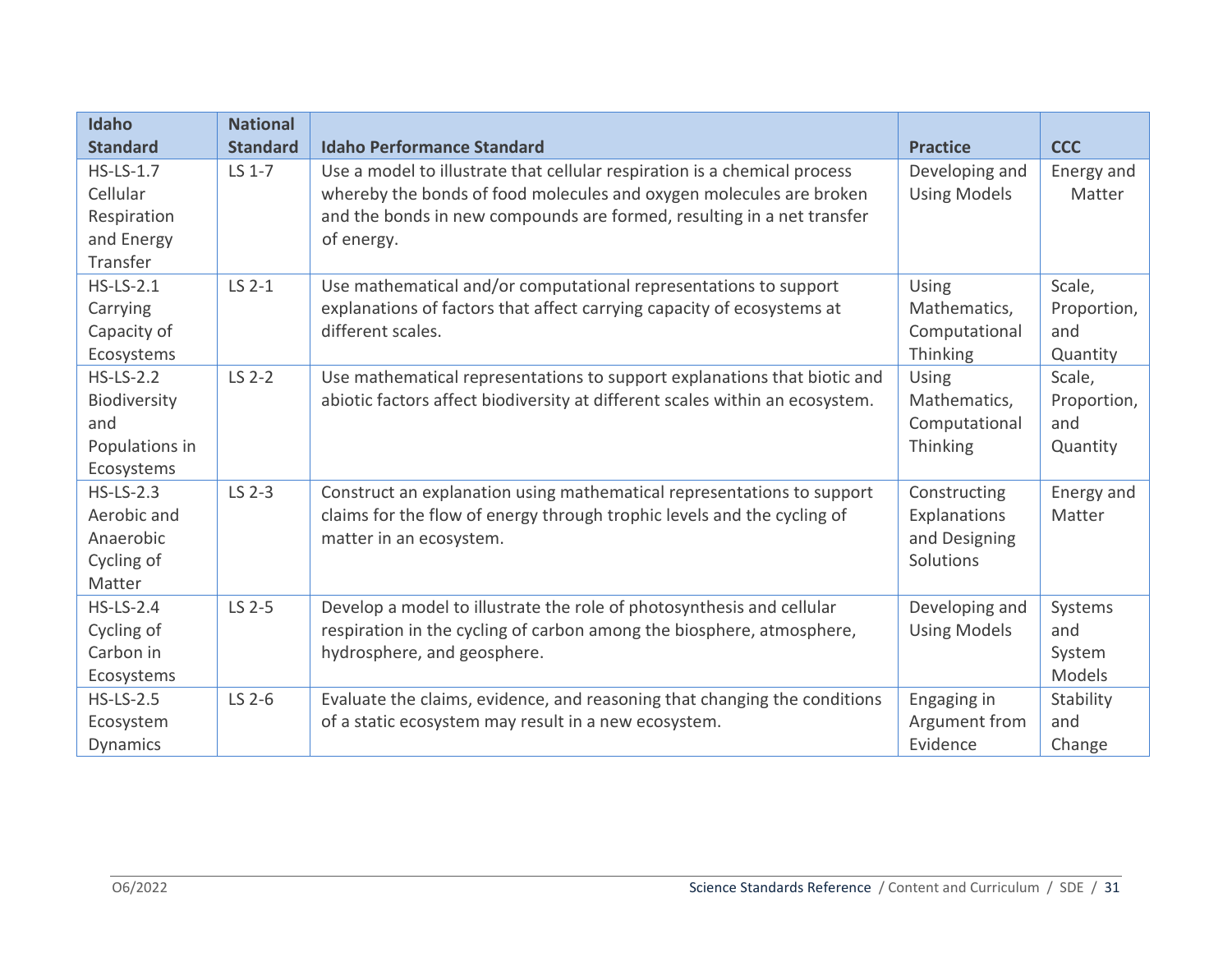| <b>Idaho</b>     | <b>National</b> |                                                                             |                 |             |
|------------------|-----------------|-----------------------------------------------------------------------------|-----------------|-------------|
| <b>Standard</b>  | <b>Standard</b> | <b>Idaho Performance Standard</b>                                           | <b>Practice</b> | <b>CCC</b>  |
| $HS$ -LS-2.6     | LS 2-7          | Design, evaluate, and/or refine practices used to manage a natural          | Constructing    | Stability   |
| Human Impact     |                 | resource based on direct and indirect influences of human activities on     | Explanations    | and         |
| Reduction        |                 | biodiversity and ecosystem health.                                          | and Designing   | Change      |
| Solution         |                 |                                                                             | Solutions       |             |
| <b>HS-LS-2.7</b> | LS 2-8          | Evaluate the evidence for the role of group behavior on individual and      | Engaging in     | Cause and   |
| Social           |                 | species' ability to survive and reproduce.                                  | Argument from   | Effect      |
| Interactions     |                 |                                                                             | Evidence        |             |
| and Group        |                 |                                                                             |                 |             |
| Behavior         |                 |                                                                             |                 |             |
| $HS$ -LS-3.1     | LS 3-1          | Ask questions to clarify relationships about the role of DNA and            | Asking          | Cause and   |
| Chromosomal      |                 | chromosomes in coding the instructions for characteristic traits passed     | Questions and   | Effect      |
| Inheritance      |                 | from parents to offspring                                                   | Defining        |             |
|                  |                 |                                                                             | Problems        |             |
| <b>HS-LS-3.2</b> | LS 3-2          | Make and defend a claim based on evidence that inheritable genetic          | Engaging in     | Cause and   |
| Inheritable      |                 | variations may result from: (1) new genetic combinations through meiosis,   | Argument from   | Effect      |
| Genetic          |                 | (2) viable errors occurring during replication, and/or (3) mutations caused | Evidence        |             |
| Variation        |                 | by environmental factors.                                                   |                 |             |
| <b>HS-LS-3.3</b> | LS 3-3          | Apply concepts of probability and statistical analysis to explain the       | Analyzing and   | Scale,      |
| Variation and    |                 | variation and distribution of expressed traits in a population.             | Interpreting    | Proportion, |
| Distribution of  |                 |                                                                             | Data            | and         |
| <b>Traits</b>    |                 |                                                                             |                 | Quantity    |
| $HS$ -LS-4.1     | LS 4-1          | Communicate scientific information that common ancestry and biological      | Obtaining,      | Patterns    |
| Evidence of      |                 | evolution are supported by multiple lines of empirical evidence.            | Evaluating,     |             |
| Common           |                 |                                                                             | Communicating   |             |
| Ancestry and     |                 |                                                                             | Information     |             |
| Diversity        |                 |                                                                             |                 |             |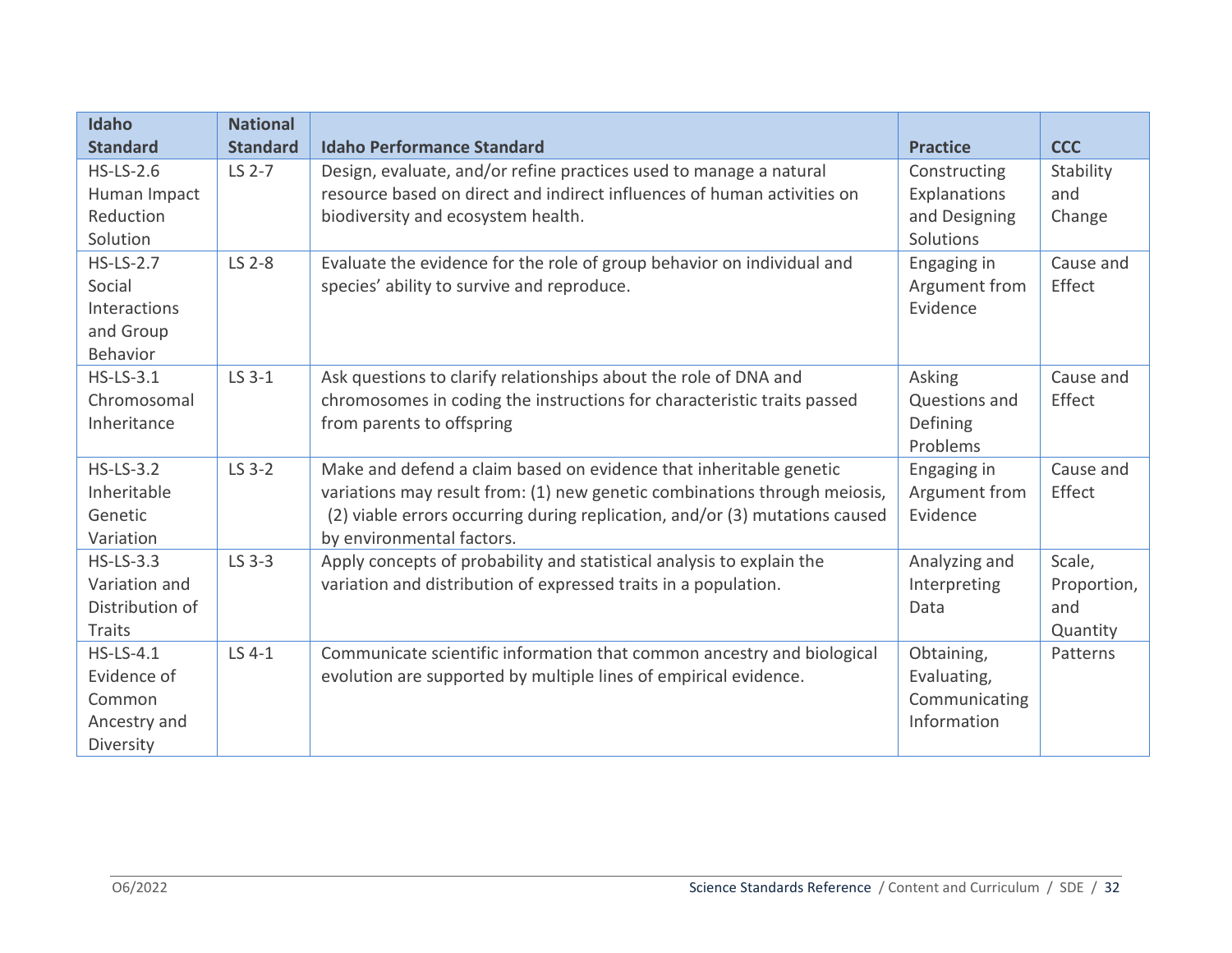| Idaho                  | <b>National</b> |                                                                             |                 |            |
|------------------------|-----------------|-----------------------------------------------------------------------------|-----------------|------------|
| <b>Standard</b>        | <b>Standard</b> | <b>Idaho Performance Standard</b>                                           | <b>Practice</b> | <b>CCC</b> |
| $HS$ -LS-4.2           | LS 4-2          | Construct an explanation based on evidence that the process of evolution,   | Constructing    | Cause and  |
| Four Factors of        |                 | through the mechanism of natural selection, primarily results from four     | Explanations    | Effect     |
| Natural                |                 | factors: (1) the potential for a species to increase in number, (2) the     | and Designing   |            |
| Selection              |                 | heritable genetic variation of individuals in a species due to mutation and | Solutions       |            |
|                        |                 | sexual reproduction, (3) competition for limited resources, and (4) the     |                 |            |
|                        |                 | proliferation of those organisms that are better able to survive and        |                 |            |
|                        |                 | reproduce in the environment.                                               |                 |            |
| $HS$ -LS-4.3           | LS 4-3          | Apply concepts of probability and statistical analysis to support           | Analyzing and   | Patterns   |
| Adaptation of          |                 | explanations that organisms with an advantageous heritable trait tend to    | Interpreting    |            |
| Populations            |                 | increase in proportion to organisms lacking this trait                      | Data            |            |
| $HS$ -LS-4.4           | LS 4-4          | Construct an explanation based on evidence for how natural selection        | Constructing    | Cause and  |
| Natural                |                 | leads to adaptation of populations.                                         | Explanations    | Effect     |
| <b>Selection Leads</b> |                 |                                                                             | and Designing   |            |
| to Adaptation          |                 |                                                                             | Solutions       |            |
| $HS$ -LS-4.5           | LS 4-5          | Evaluate models that demonstrate how changes in an environment may          | Engaging in     | Cause and  |
| Environmental          |                 | result in the evolution of a population of a given species; the emergence   | Argument from   | Effect     |
| Change -               |                 | of new species over generations; or the extinction of other species due to  | Evidence        |            |
| Speciation and         |                 | the processes of genetic drift, gene flow, mutation, and natural selection. |                 |            |
| Extinction             |                 |                                                                             |                 |            |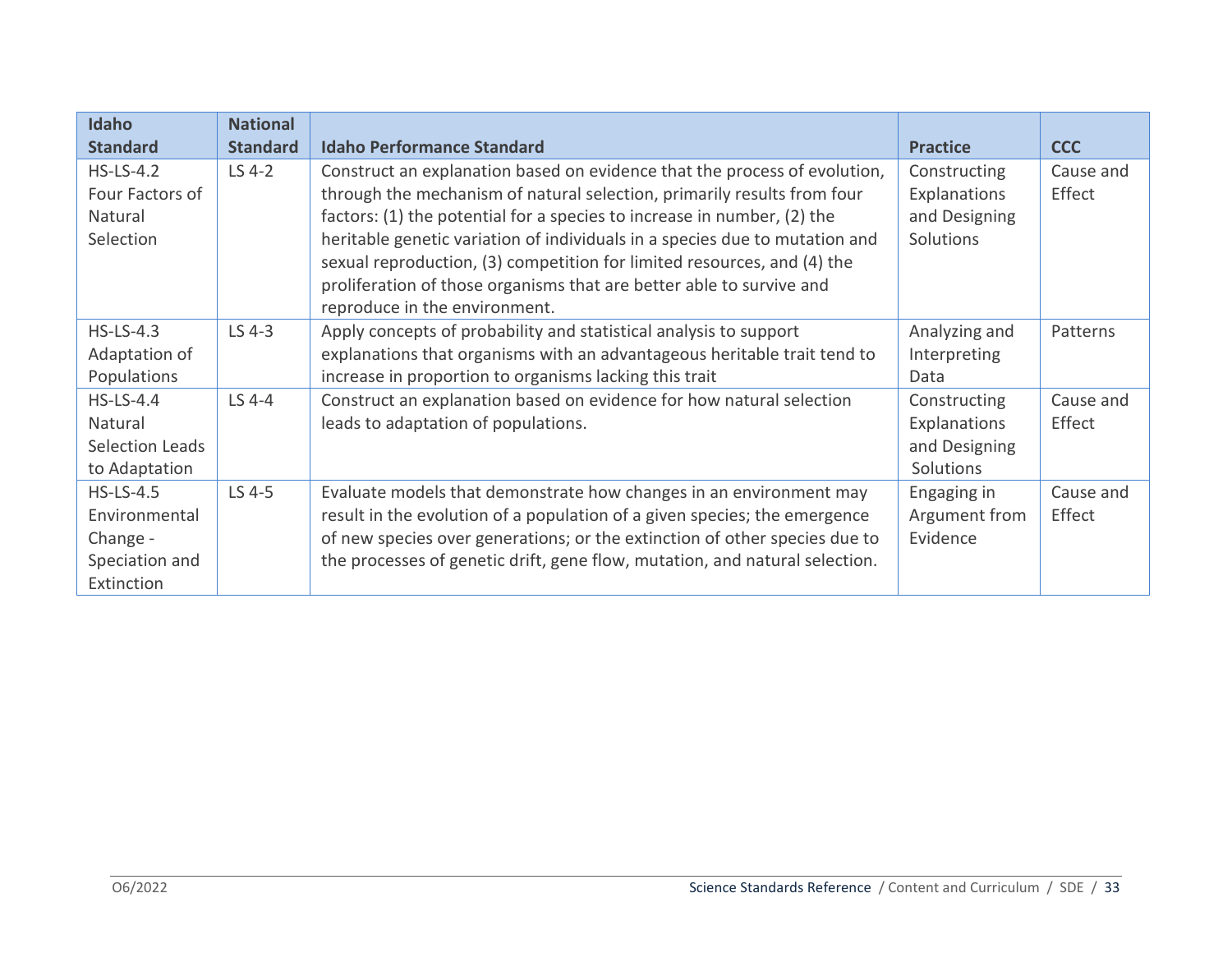# High School Earth and Space Science Standards

|                        | <b>National</b> |                                                                          |                     |            |
|------------------------|-----------------|--------------------------------------------------------------------------|---------------------|------------|
| <b>Idaho Standard</b>  | <b>Standard</b> | <b>Idaho Performance Standard</b>                                        | <b>Practice</b>     | <b>CCC</b> |
| <b>HS-ESS-1.1</b>      | <b>ESS 1-1</b>  | Develop a model based on evidence to illustrate the life span of the Sun | Developing and      | Scale,     |
| <b>Nuclear Fusion</b>  |                 | and the role of nuclear fusion in the Sun's core to release energy that  | <b>Using Models</b> | Proportion |
| and the Sun's          |                 | eventually reaches Earth in the form of radiation.                       |                     | and        |
| Energy                 |                 |                                                                          |                     | Quantity   |
| <b>HS-ESS-1.2</b>      | ESS 1-2         | Construct an explanation of the current model of the origin of the       | Constructing        | Energy     |
| The Big Bang           |                 | universe based on astronomical evidence of light spectra, motion of      | Explanations        | and        |
| Theory                 |                 | distant galaxies, and composition of matter in the universe.             |                     | Matter     |
| <b>HS-ESS-1.3</b>      | <b>ESS 1-3</b>  | Communicate scientific ideas about the way stars, over their life cycle, | Obtaining,          | Energy     |
| Stellar                |                 | transform elements.                                                      | Evaluating, and     | and        |
| Nucleosynthesis        |                 |                                                                          | Communicating       | Matter     |
|                        |                 |                                                                          | Information         |            |
| <b>HS-ESS-1.4</b>      | <b>ESS 1-4</b>  | Use mathematical or computational representations to predict the motion  | Planning and        | Structure  |
| <b>Orbital Motions</b> |                 | of orbiting objects in the solar system.                                 | Carrying Out        | and        |
|                        |                 |                                                                          | Investigations      | Function   |
| <b>HS-ESS-1.5</b>      | <b>ESS 1-5</b>  | Evaluate evidence of the past and current movements of continental and   | Engaging in         | Patterns   |
| Evidence of            |                 | oceanic crust and the theory of plate tectonics to explain the ages of   | Argument from       |            |
| <b>Plate Tectonics</b> |                 | crustal rocks.                                                           | Evidence            |            |
| <b>HS-ESS-1.6</b>      | <b>ESS 1-6</b>  | Apply scientific reasoning and evidence from ancient Earth materials,    | Constructing        | Stability  |
| Evidence of the        |                 | meteorites, and other planetary surfaces to construct an account of      | Explanations        | and        |
| Earth's History        |                 | Earth's formation and early history.                                     |                     | Change     |
| $HS-ESS-2.1$           | <b>ESS 2-1</b>  | Develop a model to illustrate how Earth's internal and surface processes | Developing and      | Stability  |
| The Creation of        |                 | operate at different spatial and temporal scales to form continental and | <b>Using Models</b> | and        |
| Landforms              |                 | ocean-floor features.                                                    |                     | Change     |
| <b>HS-ESS-2.2</b>      | <b>ESS 2-2</b>  | Analyze geoscience data to make the claim that one change to Earth's     | Analyzing and       | Stability  |
| Feedback in            |                 | surface can create feedbacks that cause changes to other Earth systems.  | Interpreting        | and        |
| Earth's Systems        |                 |                                                                          | Data                | Change     |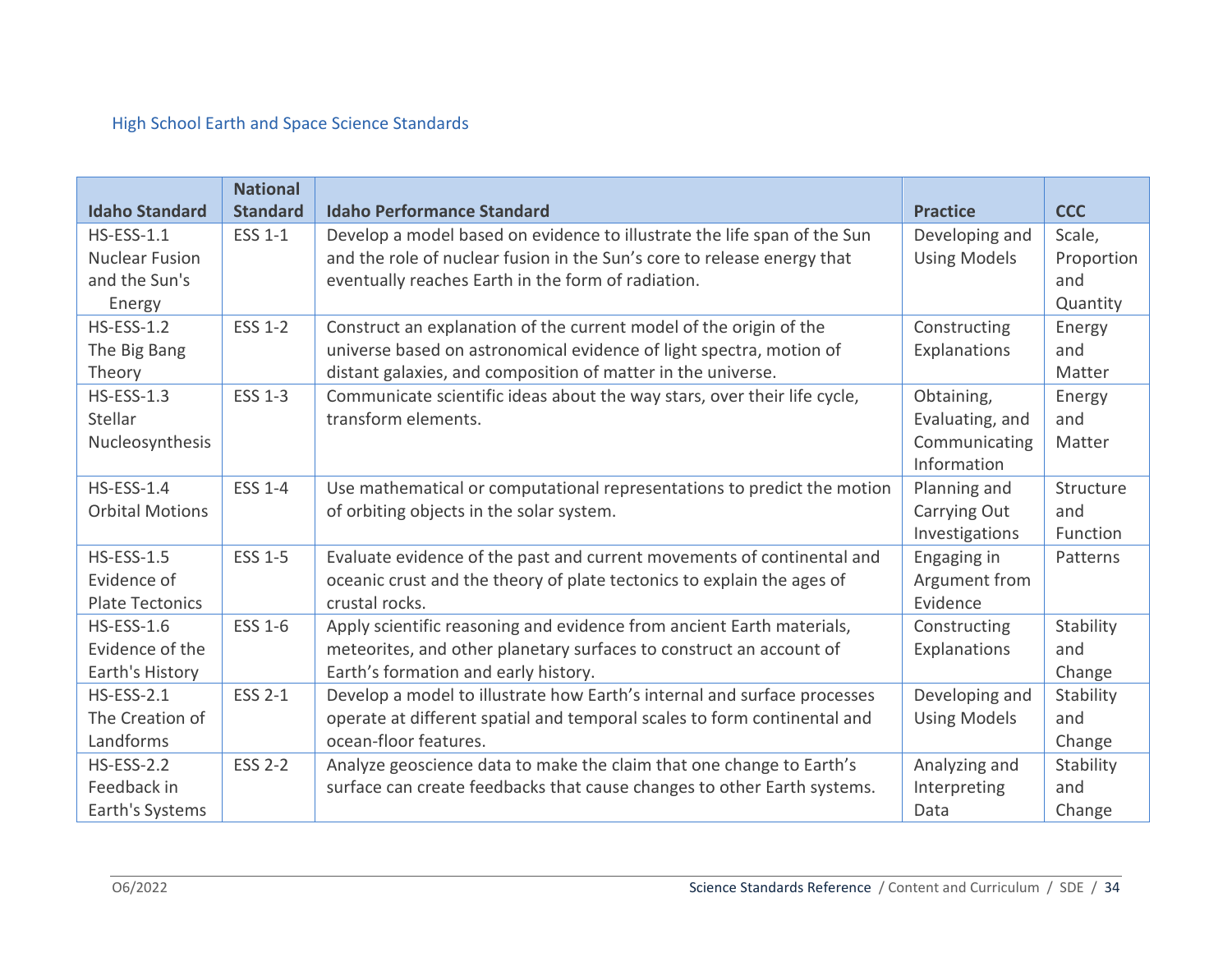| <b>Idaho Standard</b>                                                     | <b>National</b><br><b>Standard</b> | <b>Idaho Performance Standard</b>                                                                                                                                                                    | <b>Practice</b>                                | <b>CCC</b>                   |
|---------------------------------------------------------------------------|------------------------------------|------------------------------------------------------------------------------------------------------------------------------------------------------------------------------------------------------|------------------------------------------------|------------------------------|
| <b>HS-ESS-2.3</b><br>Cycling of<br>Matter in the<br>Earth's Interior      | <b>ESS 2-3</b>                     | Develop a model based on evidence of Earth's interior to describe the<br>cycling of matter by thermal convection                                                                                     | Developing and<br><b>Using Models</b>          | Energy<br>and<br>Matter      |
| <b>HS-ESS-2.4</b><br>Energy and<br>Climate<br>Variation                   | <b>ESS 2-4</b>                     | Use a model to describe how variations in the flow of energy into and out<br>of Earth's systems result in variations in climate.                                                                     | Developing and<br><b>Using Models</b>          | Cause and<br>Effect          |
| <b>HS-ESS-2.5</b><br>Interactions of<br>the Hydrologic<br>and Rock Cycles | <b>ESS 2-5</b>                     | Plan and conduct an investigation of how the chemical and physical<br>properties of water contribute to the mechanical and chemical<br>mechanisms that affect Earth materials and surface processes. | Planning and<br>Carrying Out<br>Investigations | Structure<br>and<br>Function |
| <b>HS-ESS-2.6</b><br><b>Carbon Cycling</b><br>in Earth's<br>Systems       | <b>ESS 2-6</b>                     | Develop a model to describe the cycling of carbon among the<br>hydrosphere, atmosphere, geosphere, and biosphere.                                                                                    | Developing and<br><b>Using Models</b>          | Energy<br>and<br>Matter      |
| <b>HS-ESS-2.7</b><br>Coevolution of<br>Life and Earth's<br>Systems        | <b>ESS 2-7</b>                     | Construct an argument based on evidence about the simultaneous<br>coevolution of Earth's systems and life on Earth.                                                                                  | Engaging in<br>Argument from<br>Evidence       | Stability<br>and<br>Change   |
| <b>HS-ESS-3.1</b><br><b>Global Impacts</b><br>on Human<br>Activity        | <b>ESS 3-1</b>                     | Construct an explanation based on evidence for how the availability of<br>natural resources, occurrence of natural hazards, and changes in climate<br>have influenced human activity.                | Constructing<br>Explanations                   | Cause and<br>Effect          |
| <b>HS-ESS-3.2</b><br>Cost-Benefit<br>Ratio Design<br>Solutions            | <b>ESS 3-2</b>                     | Evaluate competing design solutions for developing, managing, and<br>utilizing energy and mineral resources based on cost-benefit ratios.                                                            | Engaging in<br>Argument from<br>Evidence       | Structure<br>and<br>Function |